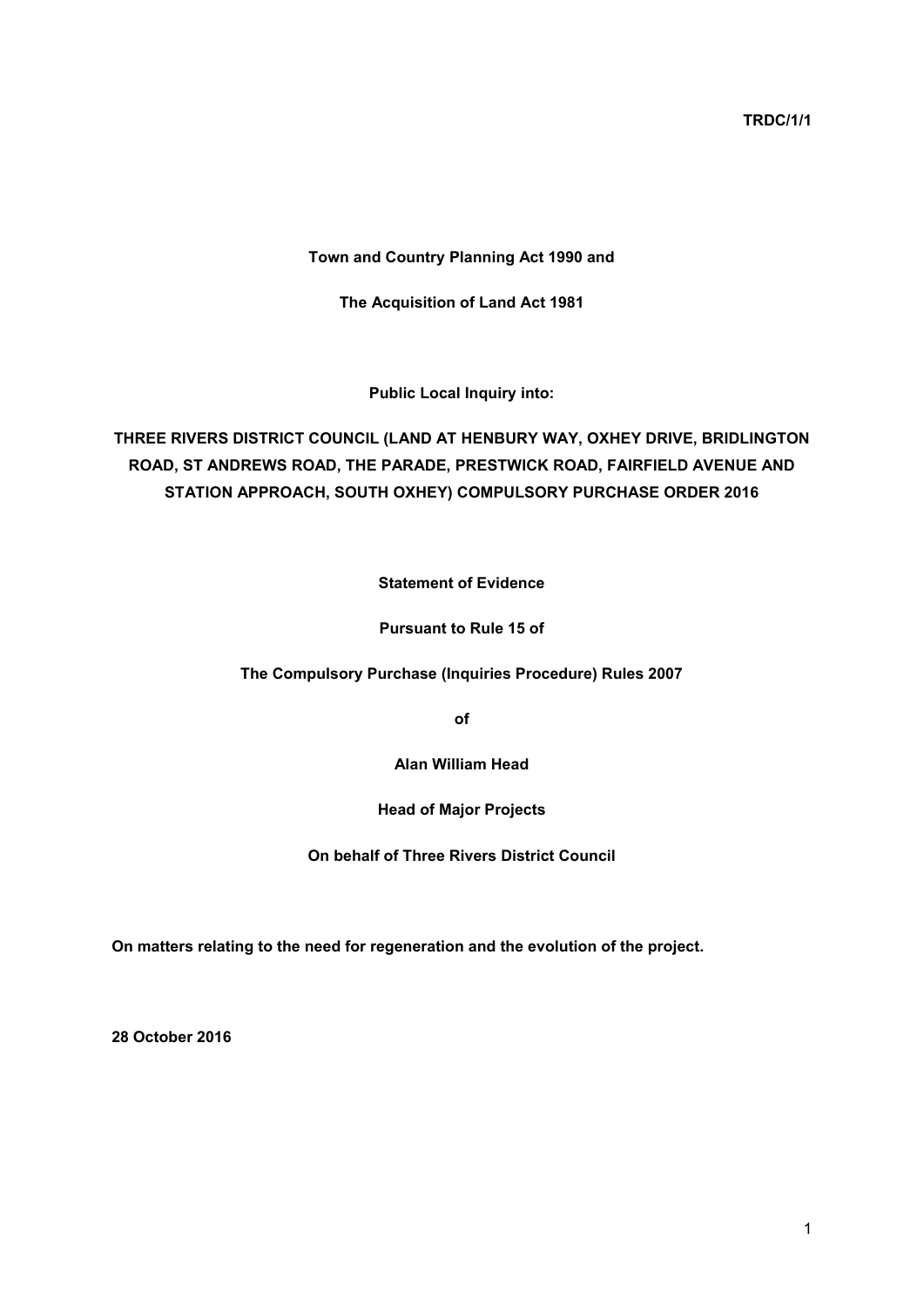# **CONTENTS**

| Clause         |                                                                   | Page |
|----------------|-------------------------------------------------------------------|------|
| $\mathbf{1}$ . |                                                                   |      |
| 2.             |                                                                   |      |
| 3.             | DESCRIPTION OF THE ORDER LAND AND THE NEED FOR REGENERATION4      |      |
| 4.             |                                                                   |      |
| 5.             |                                                                   |      |
| 6.             | SELECTION OF PREFERRED DEVELOPER AND THE DEVELOPMENT AGREEMENT11  |      |
| 7 <sub>1</sub> | MAKING THE CPO AND APPROPRIATION OF LAND FOR PLANNING PURPOSES 15 |      |
| 8.             |                                                                   |      |
| 9.             |                                                                   |      |
| 10.            |                                                                   |      |
| 11.            |                                                                   |      |
| 12.            |                                                                   |      |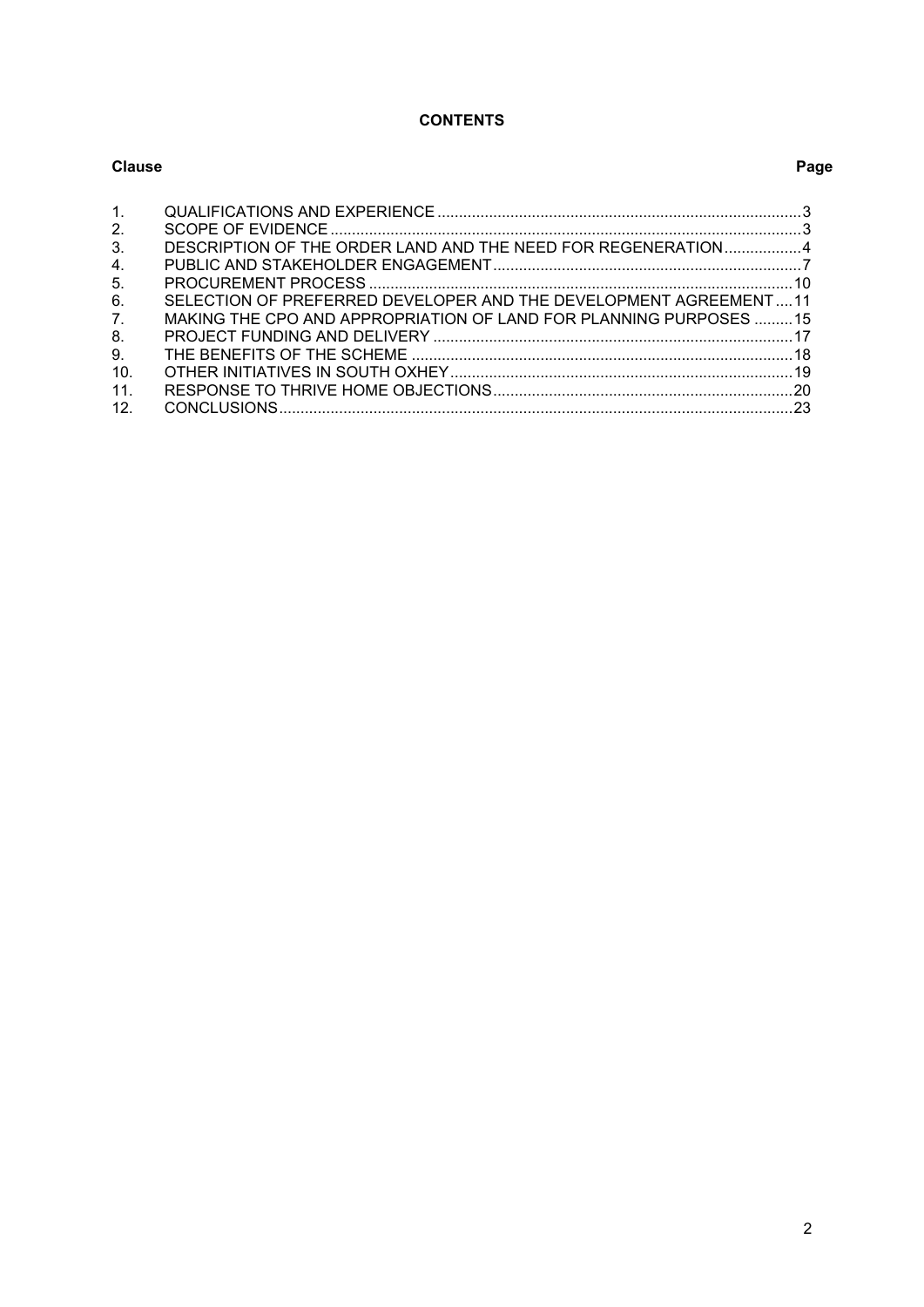## <span id="page-2-0"></span>**1. QUALIFICATIONS AND EXPERIENCE**

- 1.1 My name is Alan William Head. I have a degree in Civil Engineering from Swansea University and subsequently qualified as a Chartered Building Surveyor.
- 1.2 I have been employed by Three Rivers District Council (TRDC), the Acquiring Authority, since the beginning of 2009 and am Head of the Major Projects section of the Council, having previously been Head of Asset Management. In my current role I am accountable for the direction and viability of the Council's major development and construction projects, facilitating regeneration, multi-tenure housing and other commercial activities. For the past five years I have been the Lead Officer for the South Oxhey Initiative (SOI) thus taking the project from its strategic planning origins, through the concept and procurement stages to the current day with a Developer in contract to deliver the agreed scheme. Early stages of the works, not requiring the CPO, have commenced on site.
- 1.3 Prior to my role at TRDC I have worked in the private property development sector for some thirty years, primarily in senior roles for a number of major housebuilding companies. Whilst these roles varied in the specifics, I was always actively involved in site assembly and acquisition, project viability and delivery of the resultant schemes.
- 1.4 A good example of my experience, which is relevant to my responsibilities in the SOI project, is the negotiation, acquisition and subsequent development of the site and buildings of a substantial city centre General Hospital. The site included other commercial uses and residential accommodation. I took the lead in competing for the site, securing the opportunity on commercial terms, negotiating vacant possession with multiple land interests, achieving a complex planning consent and ultimately delivering the mixed tenure project.
- 1.5 In addition to my role at TRDC I was, until the end of July 2016, on the main board of Network Homes, a substantial London housing association and I chaired its Investment Committee for the last three years. This role has been of benefit to my work on the SOI, particularly in the areas of affordable housing, project governance and the financial evaluation of major development activity.

## <span id="page-2-1"></span>**2. SCOPE OF EVIDENCE**

- 2.1 My evidence covers:-
	- 2.1.1 A description and the characteristics of the Order Land and the need for regeneration (section 3).
	- 2.1.2 The evolution of the project through the early days of public and stakeholder engagement and its connectivity to the Council's strategy (section 4). In this respect the evidence of Adrian Barker should be read alongside mine.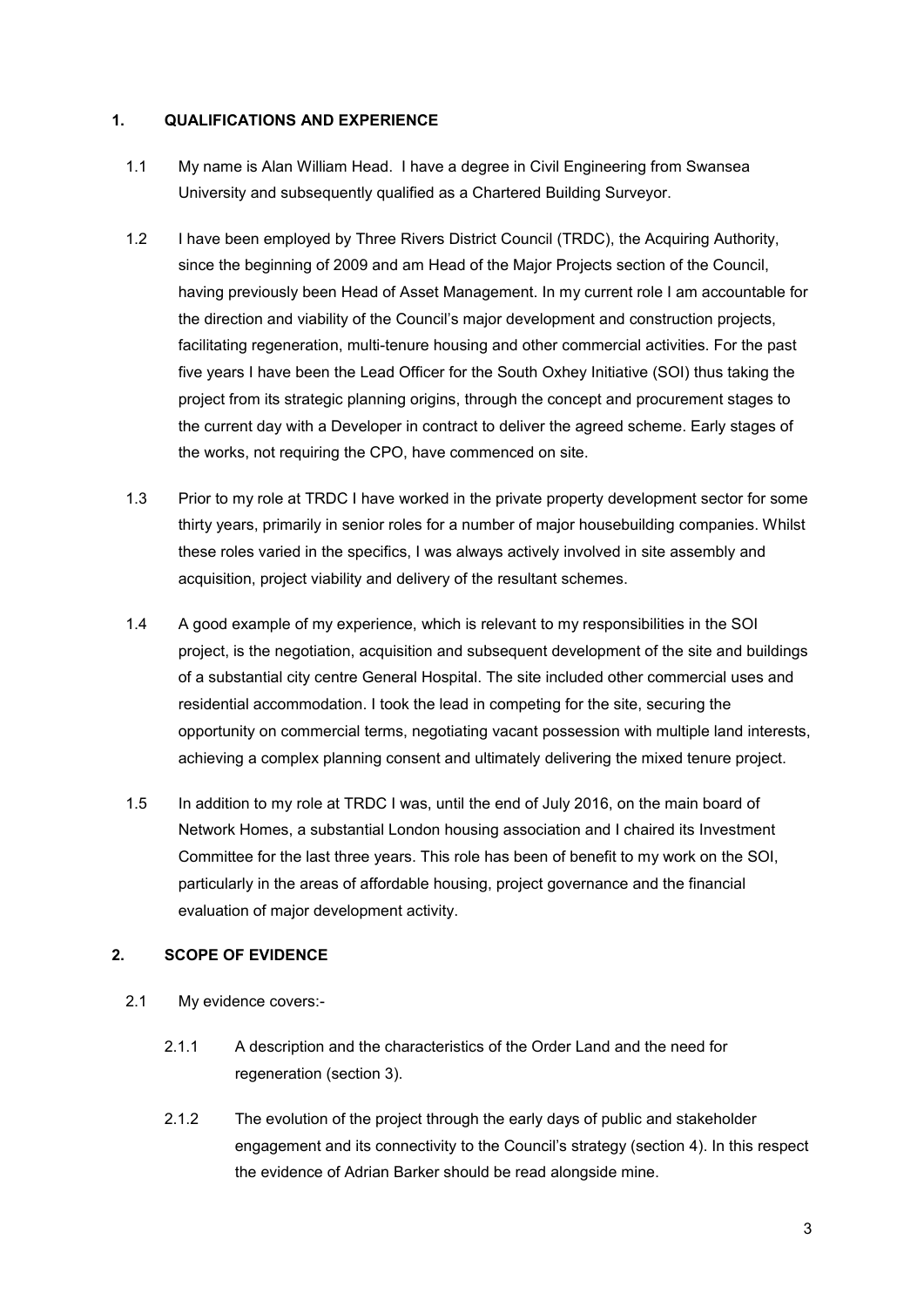- 2.1.3 The procurement process (section 5).
- 2.1.4 Selection of the preferred developer partner and concluding a Development Agreement with Countryside Properties and Home Group including the Council's approval proceedings (section 6).
- 2.1.5 Making the CPO and appropriation of land for planning purposes (section 7).
- 2.1.6 Project funding and delivery (section 8). The evidence of Mike Woolliscroft is relevant to these matters.
- 2.1.7 The benefits of the scheme (section 9).
- 2.1.8 Other initiatives in South Oxhey (section 10)
- 2.1.9 Response to Thrive Homes objections (section 11). The evidence of Graeme Lawes also deals with this general subject matter.
- 2.1.10 Conclusions (section 12)
- 2.2 My evidence is to be read along with the evidence of Mr Adrian Barker (Planning), Mr Graeme Lawes (acquisitions, negotiations and other issues) and Mr Mike Woolliscroft (Countryside Properties).

## <span id="page-3-0"></span>**3. DESCRIPTION OF THE ORDER LAND AND THE NEED FOR REGENERATION**

- 3.1 The land included within the Order to be compulsorily acquired is shown edged red coloured pink being the Order Land and shown on the Order Maps (CD 1.2). The total area of land to be compulsorily acquired is approximately 38,400 sq. m. (9.49 acres). The Council is the freeholder of the majority of the Order Land. In addition to the Order Land there are three other sites, known as the Satellite Sites, which form part of the project but do not require a CPO.
- 3.2 South Oxhey lies some fifteen miles from the centre and to the north west of London and two miles south of Watford. It is well connected to the northern and western Home Counties and beyond, with good linkages to the M25 and M1. Carpenders Park Railway Station, adjacent to the site, and on the London Overground line, provides convenient access into London Euston station and the wider public transport network.
- 3.3 South Oxhey is essentially a large urban estate almost exclusively made up of Council built properties, although many of these flats and houses are now privately owned. The estate was built primarily in the 1950's to help alleviate housing pressures in London. The central parts of South Oxhey now have the appearance of a run-down estate, dominated by inadequate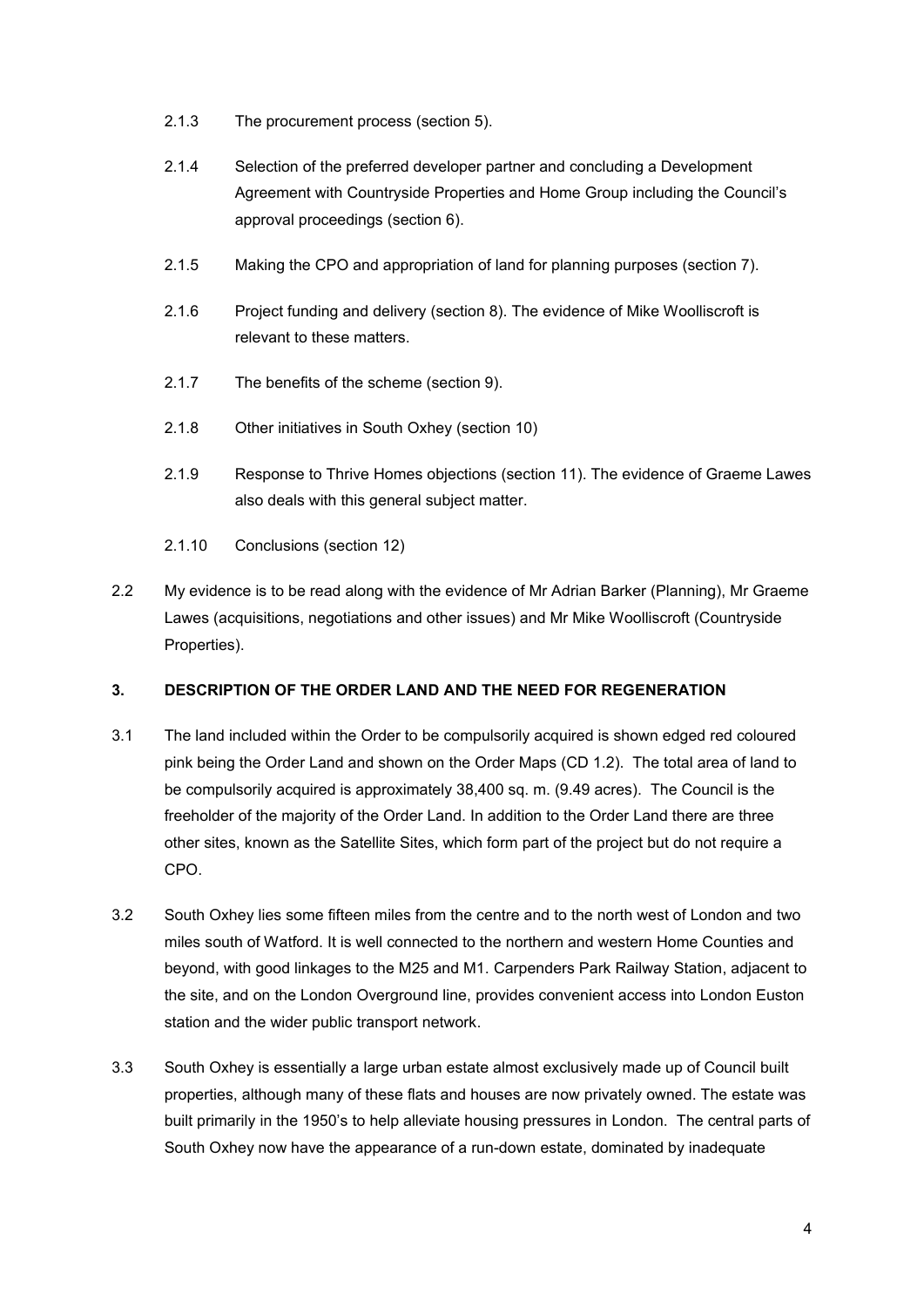housing and out-moded shops, all in need of regeneration. I refer to the photographs in CD 6.13.

- 3.4 The Core Strategy (CD 2.1) makes specific references to South Oxhey being "particularly affected by income, barriers to education, skills and training, living environment and crime and disorder". It goes on to identify an aim of reducing inequality across the District "in particular through regeneration of the South Oxhey area".
- 3.5 The South Oxhey community most impacted by the proposed development is the central part of South Oxhey (LSOA 12D) as defined by the Index of Multiple Deprivation rankings published in 2015. This area ranks as one of the 10% most deprived in England.
- 3.6 The wider neighbouring area of South Oxhey (LSOA 12B) in the rankings is in the bottom 30% and the whole of South Oxhey falls into the bottom 50%. The need for regeneration and investment action in South Oxhey is therefore very evident.
- 3.7 Relative deprivation has increased since 2010 in employment, skills, education, health and housing but on the positive side crime and disorder and environmental conditions have improved over the same period, according to the index.
- 3.8 Looking at income and employment levels, around 25% of the community are 'excluded' from work and employment levels are also low on a comparative basis. There is clearly a need to create greater levels of access to employment for local residents.
- 3.9 The central parts of South Oxhey have been in a state of decline for some time. Several of the structures have become defective, redundant or semi-derelict, and much of the area is outdated and not fit for purpose by modern standards. There is a lack of general amenity and parking provision in the core area, which is in contrast to the outer areas of South Oxhey which have substantial open space and woodland areas.
- 3.10 As well as the built form of central South Oxhey being in decline, the current retail provision is very poor despite the Council having suppressed rental levels over a long period of time. A retail study commissioned by the Council covering the whole Three Rivers District and prepared by Lambert Smith Hampton in 2012 identified that some 85% of the main food expenditure from the local catchment area went outside South Oxhey.
- 3.11 Accordingly this regeneration project has as its core requirement the need to bring about significant improvement in the design and specification of the buildings in order to make a step change to the local environment and arrest the downward spiral of deterioration suffered in the area. The primary aims of this project are therefore to provide modern and well-designed mixed tenure housing with current specification retail provision. This will undoubtedly address the problems and provide a sustainable environment and a new central focus for the district.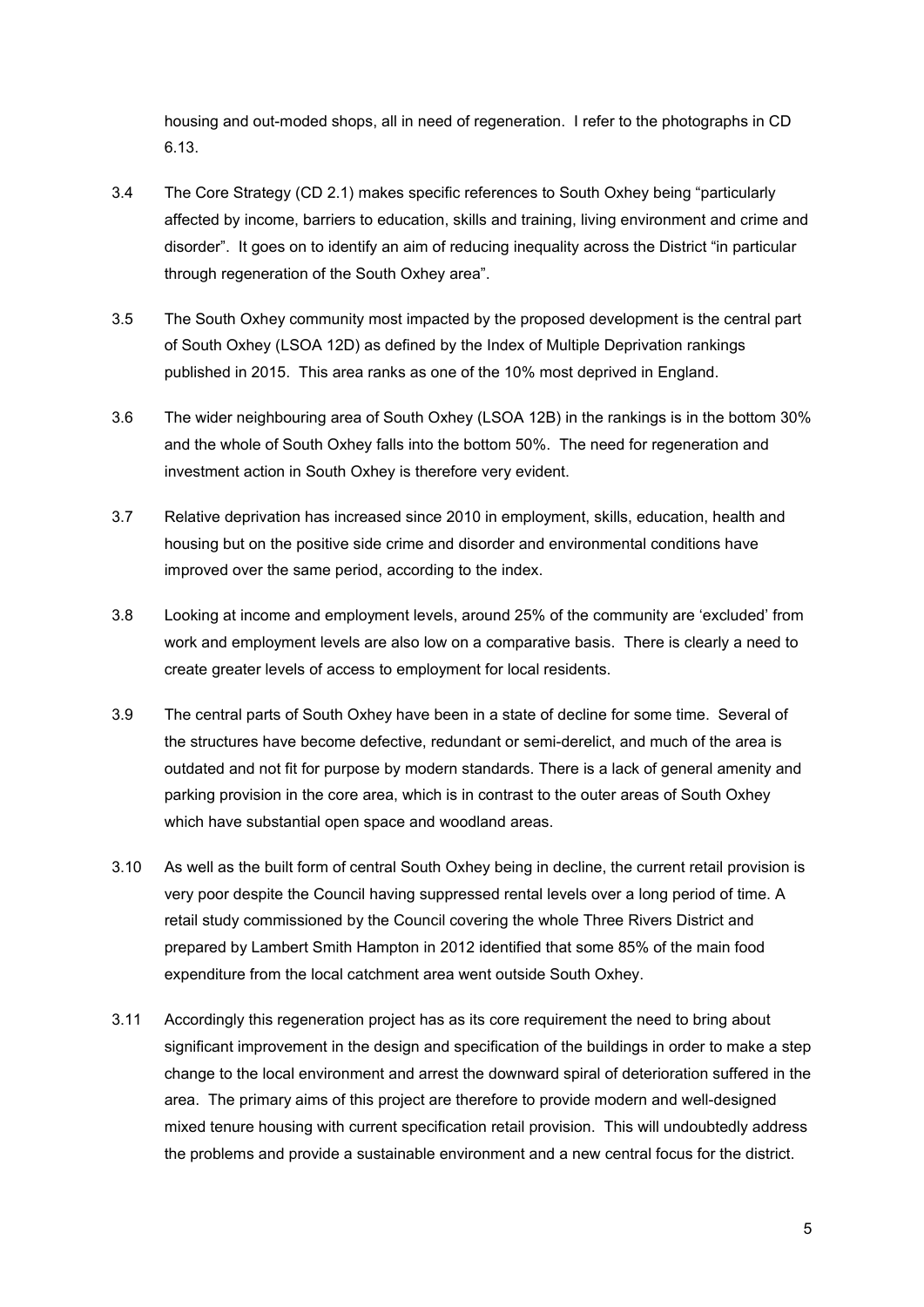- 3.12 The Order Land is in two parts, the larger main area containing the shopping precinct at street level with residential above, and which includes the Ox Public House, a public Car Park with garages, an electrical sub-station and a former scout hut, now demolished. These are all located between the adopted highways of Fairfield Avenue, Henbury Way, Oxhey Drive and Prestwick Road. The second area being Station Approach, located on the opposite side of Prestwick Road and to the west of Carpenders Park Railway Station, which just contains commercial premises.
- 3.13 The main area buildings range in height from two to four storeys, with first floor access terraces serving the residential units above the shops. The central St. Andrews Road is a relatively wide pedestrianised street with limited hard and soft landscaping. Parking bays front the shops along The Parade and Bridlington Road. The Order Land includes 78 commercial units.
- 3.14 Servicing for the shops and access to the flats above is achieved via Fairfield Avenue to the north and Oxhey Drive to the south. Within the rear areas, are three storey flatted developments known as Luffenham House, to the north, and Pennard House to the south. These blocks have very limited parking and amenity areas.
- 3.15 There are 127 existing residential units in total within the Order Land. These are either, privately owned (on a long leasehold basis) and self-occupied, privately owned and let out by those owners as an investment to their tenants, or owned by Thrive Homes (a locally based Housing Association) and let by them on a social rent basis.
- 3.16 Station Approach provides access to Carpenders Park Railway Station and consists of single storey small commercial units, a former bank, a vehicle workshop, a bus turning and passenger drop off area with a taxi stand and a public car park to the rear.
- 3.17 The Thrive Homes social rented housing was acquired by them, from the Council, in 2008 under a stock transfer arrangement. Those elements comprised in Pennard House and Luffenham House are held by Thrive as freeholder and they are the long leaseholder of the remainder of that housing, the Council being the freeholder. All Thrive tenants will be rehoused in the new development constructed as part of the Scheme; possession of any existing property would not be required until a replacement property is available and has been offered to the tenant. It is therefore possible for them to have continuity of occupation if they accept the property on offer.
- 3.18 The car park and garages are owned freehold by the Council. The garages were let on weekly tenancies which have now been terminated, and are vacant, without recourse to the exercise of CPO powers.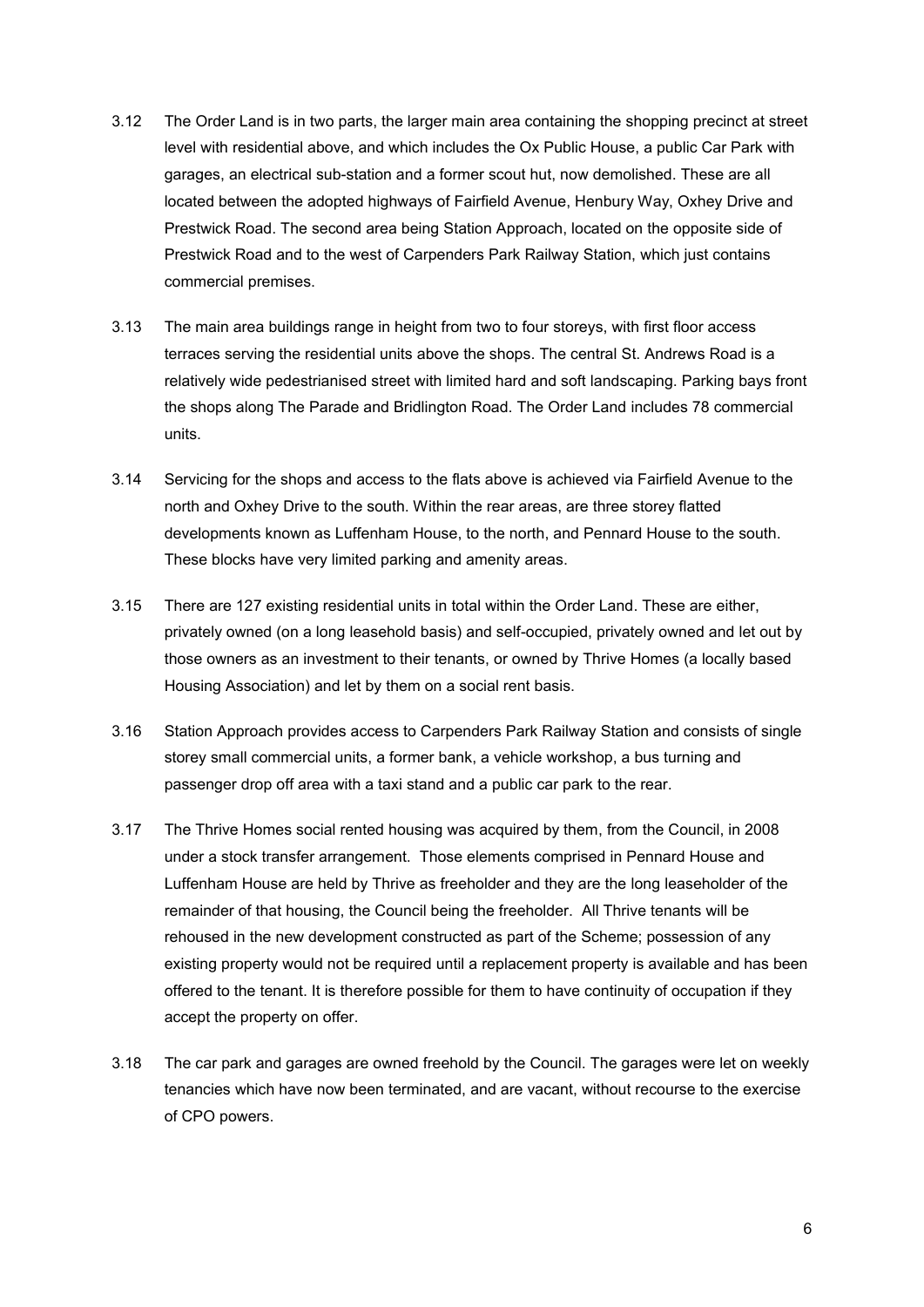- 3.19 The commercial units are predominantly retail shops but also include a used car sales yard and servicing garage, a public house and a former taxi office. The properties are owned freehold by the Council and subject to occupational leases. There are 3 commercial tenants of units which have residential accommodation incorporated.
- 3.20 The Council has already secured vacant possession of various properties within the Order Land as detailed in Mr Graeme Lawes evidence. However in order to ensure that the regeneration of the area and development can take place it is necessary for the Acquiring Authority to compulsorily acquire the land needed.
- 3.21 The purpose of the Order is to enable the delivery of the Scheme to facilitate the carrying out of redevelopment of the South Oxhey Central area and ensuring that clean title to land can be transferred from the Acquiring Authority and interests granted to the Developers in a timely manner, free of encumbrances which could otherwise prevent development. The Order is also necessary to ensure site assembly in a timely manner.

## <span id="page-6-0"></span>**4. PUBLIC AND STAKEHOLDER ENGAGEMENT**

#### 4.1 **Local Plan**

The Local Plan was adopted in July 2001. It included a number of policies relating to South Oxhey and in particular a "South Oxhey Regeneration Scheme" which was one of several schemes identified to ensure the vitality and viability of various centres (the others were Abbots Langley and Chorleywood). It was envisaged that regeneration of those settlements would be implemented during the Plan Period (1996 to 2011) subject to funding being available from the Council and its public and private sector partners. Whilst this regeneration did not come forward during that plan period, the Council did commence work on a strategy for regeneration of the South Oxhey area.

#### 4.2 **Terence O'Rourke report**

- 4.2.1 Terrence O'Rourke (TOR) were appointed in November 2010 to advise the Council on the Masterplanning aspects of the South Oxhey Initiative. They facilitated a series of workshops and consultation events between March and September 2011 which culminated in a final report published in December 2011. This report was presented to both the Council's Executive Committee and the South Oxhey Steering Committee, (a body comprised of Parish, District and County Councillors), during January 2012 (CD 5.5).
- 4.2.2 The evidence of Adrian Barker details the issues but in summary the TOR report covered the wide ranging matters from the masterplanning consultation events, including retail provision, residential design and condition, community facilities, parking, open space and general estate condition.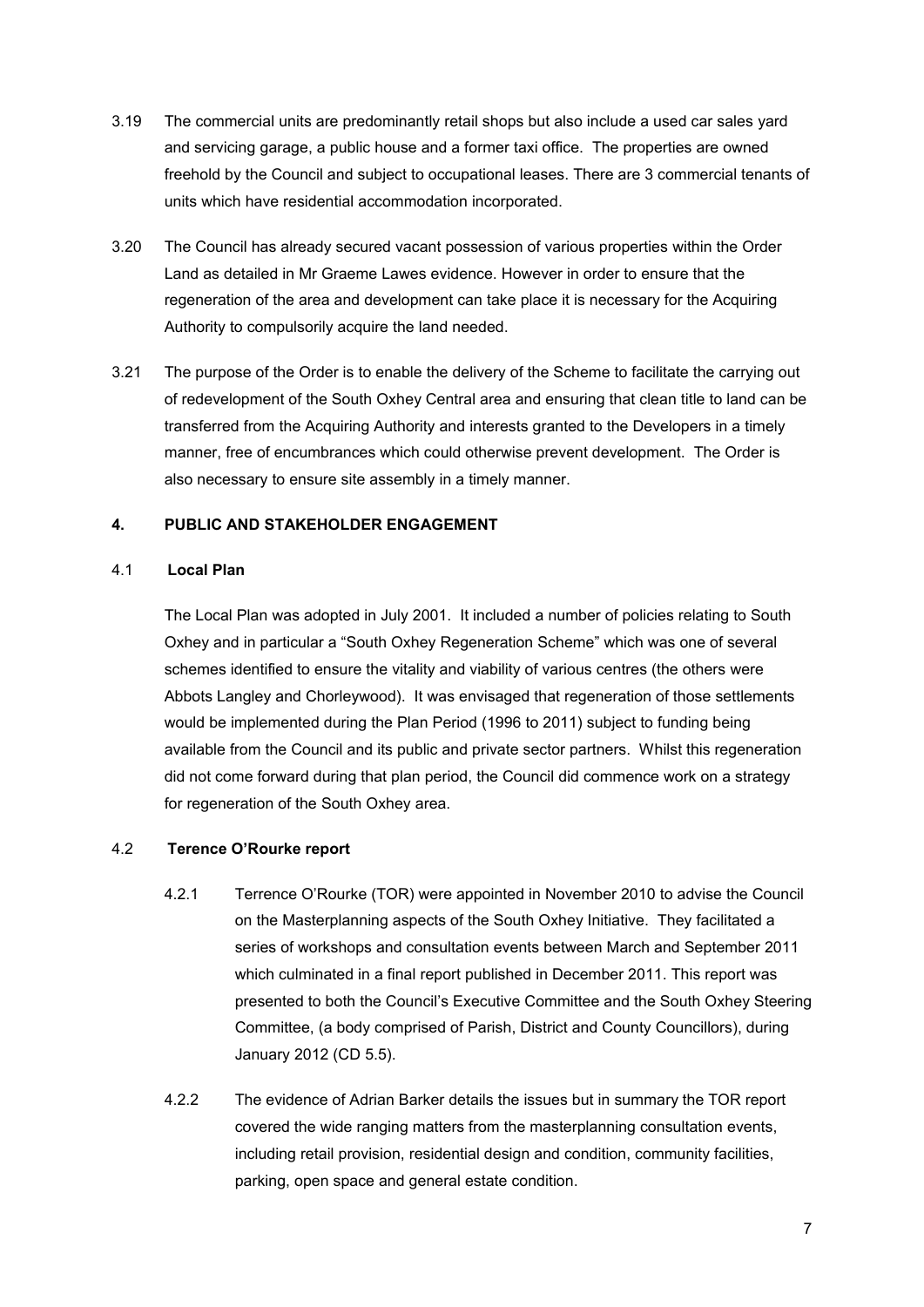- 4.2.3 As part of the consultation, public votes were sought on four options:
	- (a) do nothing;
	- (b) complete refurbishment;
	- (c) part refurbishment and part redevelopment; or,
	- (d) complete redevelopment.
- 4.2.4 The two most popular options were complete refurbishment and complete redevelopment. The Council committed to considering these two options in greater detail and instructed work from Lambert Smith Hampton referred to at section 4.3 as below.
- 4.2.5 Although recognising the preference of some residents in South Oxhey for refurbishment of the 'heart', the TOR report (CD 5.5) ultimately suggested that a high level of intervention should be pursued. Indeed complete redevelopment would provide a mixed-use development to act as a focus for the community whilst delivering significant retail improvements. It would also facilitate public realm enhancement to make most efficient use of available space and improve the image of the area. It would provide additional housing in close proximity to the station and offer the most opportunities to respond to planning policy requirements.
- 4.2.6 The recommendations outlined how a mixed- use development could be progressed and recognised the need for market testing, survey work, and preparation of a Master plan, in line with the parameters plans, as part of the emerging Site Allocations Development Plan Document (CD 2.4). The Master plan would also form the basis for any planning application submission.

#### 4.3 **Lambert Smith Hampton (LSH) reports**

- 4.3.1 To review the two shortlisted options referred to at 4.2.4 above, Lambert Smith Hampton (LSH) was instructed by the Council in autumn 2011 to prepare two reports for the Council. The first report appraised the properties within the Order Land to assess their condition and suitability for repair and refurbishment and the second considered the viability of the area for redevelopment.
- 4.3.2 In the light of LSH's first report (dated November 2011) it was concluded that:
	- (a) The existing buildings were already over sixty years old and the design and facilities of the properties reflected the social and economic factors that existed at the time of construction and they were therefore not suited to modern day retail;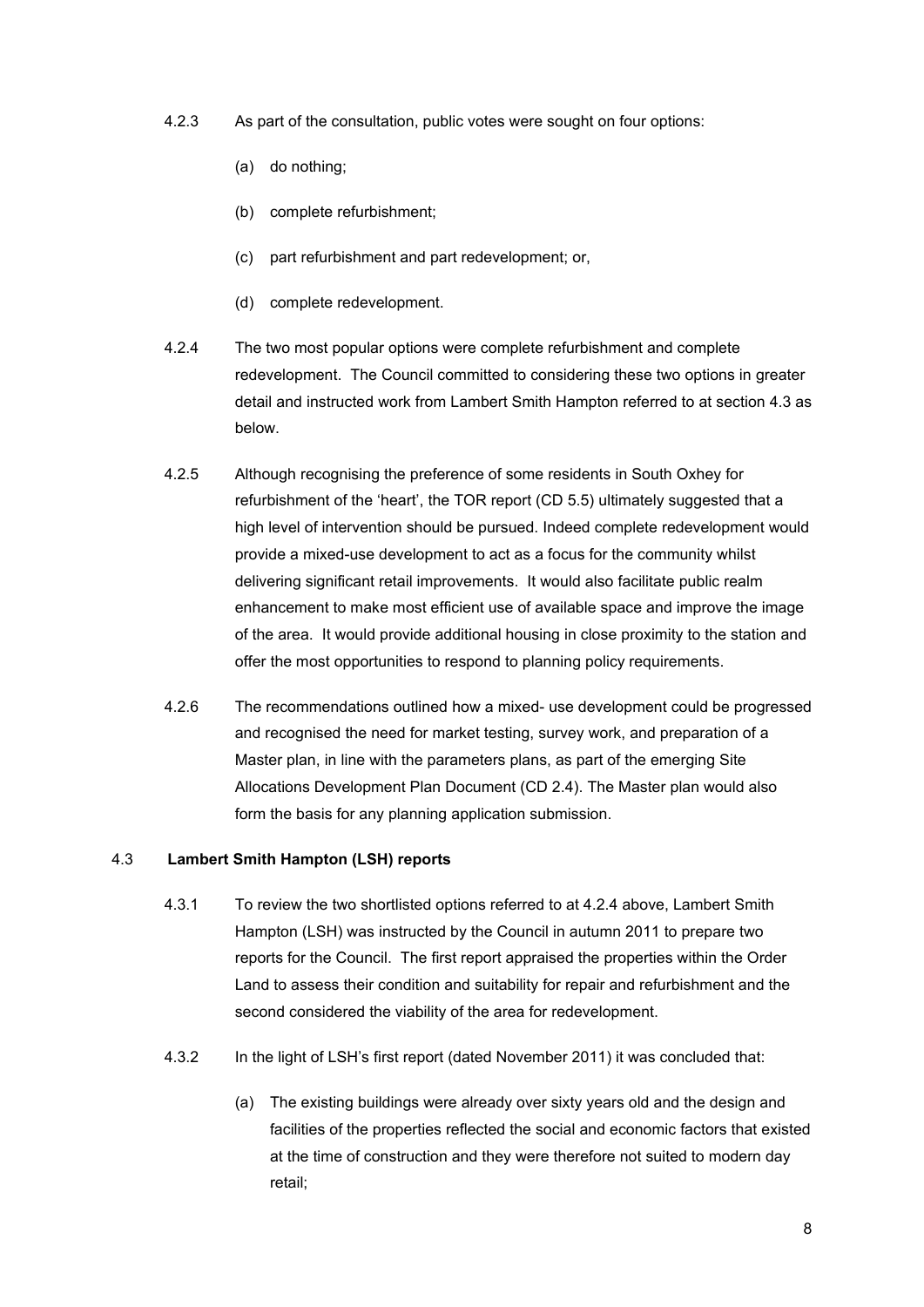- (b) It was also evident that the buildings required significant financial investment beyond the routine maintenance provided by the Council;
- (c) The existing buildings could be modernised and adapted to perform for a further period, but this refurbishment would require compromise in comparison to their complete redevelopment, in terms of their layout, accessibility and energy efficiency;
- (d) A comprehensive programme of reinvestment would need to be undertaken to improve the feel of the area and provide any chance of alleviating the social decline currently being experienced. This would be very expensive and would achieve limited success; and
- (e) In order to implement this comprehensive programme, the existing residents would need to be rehoused for the period of the works (which would include new water, gas and electrical services being installed) and the existing retailers would suffer varying degrees of disruption. Compulsory purchase may be necessary to proceed with these works.
- 4.3.3 LSH's second report (also dated November 2011) considered the principle and viability of a comprehensive development and the requirement to fund further work necessary to appoint a development partner.

#### 4.4 **South Oxhey Initiative**

- 4.4.1 The TOR South Oxhey Initiative report brought together engagement with stakeholders, the public and other technical work to produce a Masterplan to set out future development in South Oxhey in order to deal with the challenge of reducing inequality in this part of the District. It was used to inform the emerging Site Allocations DPD and form the basis for any town centre planning application. The Site Allocations DPD (CD 2.4) was adopted in November 2014 and includes at Chapter 9 specific reference to the SOI and planning policies for regeneration of the area.
- 4.4.2 On 30th January 2012 the Council's Executive Committee agreed (CD 5.1) that the Council progress with the regeneration of the heart of South Oxhey and that regeneration be in the form of complete redevelopment for reasons including;
	- (a) The retention of a greater proportion of local retail spend creating a more sustainable community;
	- (b) Least exposure to development risk for the Council;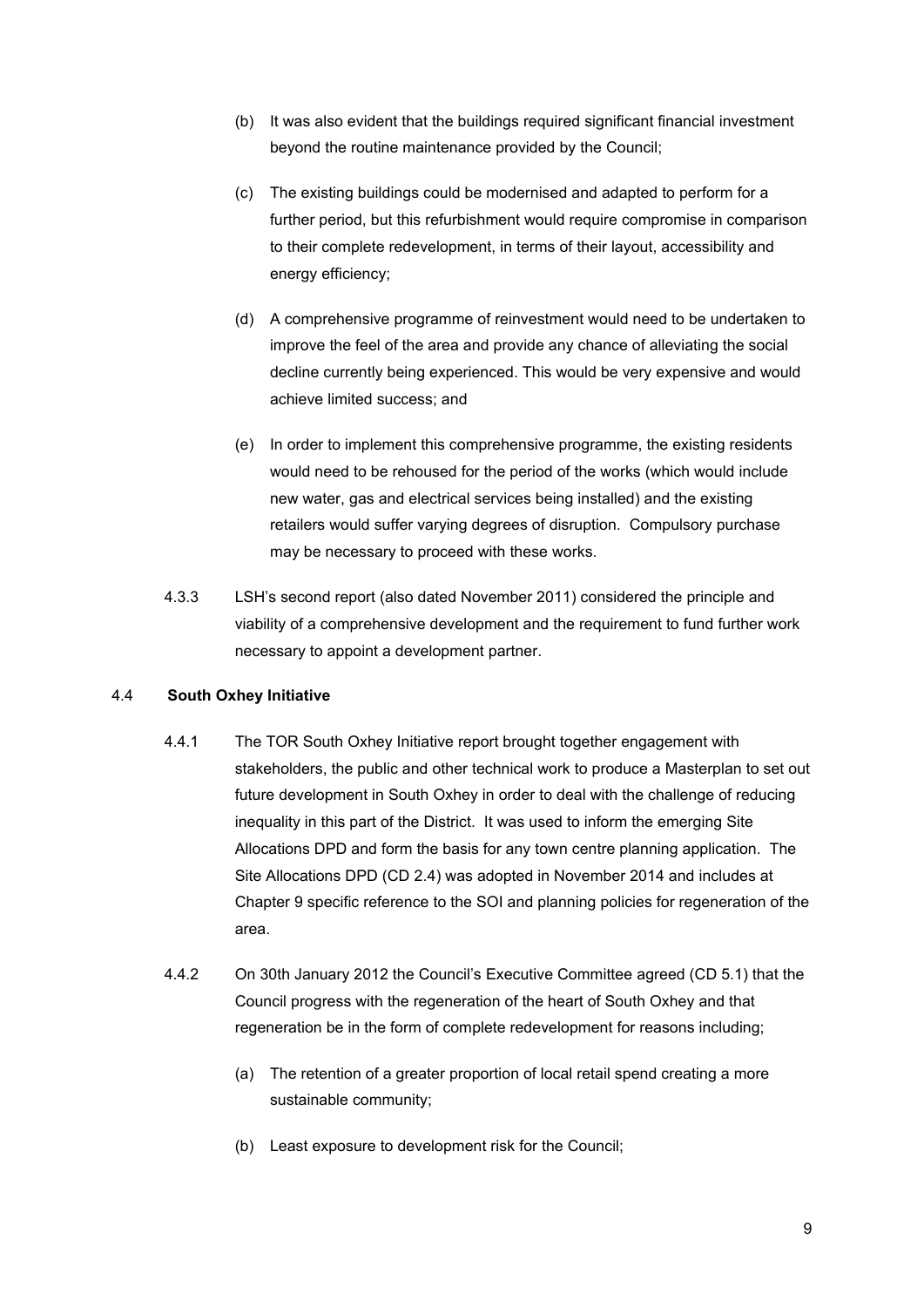- (c) Lowest requirement for capital funding and ultimately self-financing;
- (d) Being the driver for a wider area improvement;
- (e) Cross-subsidy will allow investment in the public realm;
- (f) Providing modern housing to accessibility and sustainability standards;
- (g) Opportunity for residents to do daily shopping locally rather than travel elsewhere;
- (h) Potential income stream without management issues; and
- (i) Potential for external grant funding.
- 4.4.3 The evidence of Adrian Barker sets out the specific planning policies supporting the proposed redevelopment of South Oxhey in terms of regeneration and improving the housing stock quality.

#### <span id="page-9-0"></span>**5. PROCUREMENT PROCESS**

- 5.1 It was determined that the development envisaged would constitute a "public works contract". It would therefore be necessary to run a developer selection process in accordance with Public Procurement Regulations.
- 5.2 Initially a procurement process using the Homes and Communities Agency's Developer Panel was pursued but that ultimately failed to secure a developer of suitable expertise and appropriate financial standing.
- 5.3 Accordingly the current procurement process commenced with a Contract Notice being advertised within the Official Journal of the European Union (OJEU) on 10th September 2014 and also published in the 13th September 2014 issue of the Estates Gazette, a leading journal for the UK property market. This notice invited expressions of interest from the entire development market, with prospective developers invited to complete a Pre-Qualification Questionnaire (PQQ). By the return deadline of 13th October 2014, responses were received from eleven companies. All such companies were "substantial names" in the development sector and the level of interest was considered to be very satisfactory.
- 5.4 The PQQ responses were evaluated against a range of criteria designed to test the capability and financial standing of prospective developers to deliver the SOI. Five bidders were shortlisted and invited to participate in a competitive dialogue process. These bidders were issued with an "Invitation to Participate in Dialogue" (ITPD) document on 28th October 2014 which set out instructions for the competitive dialogue process.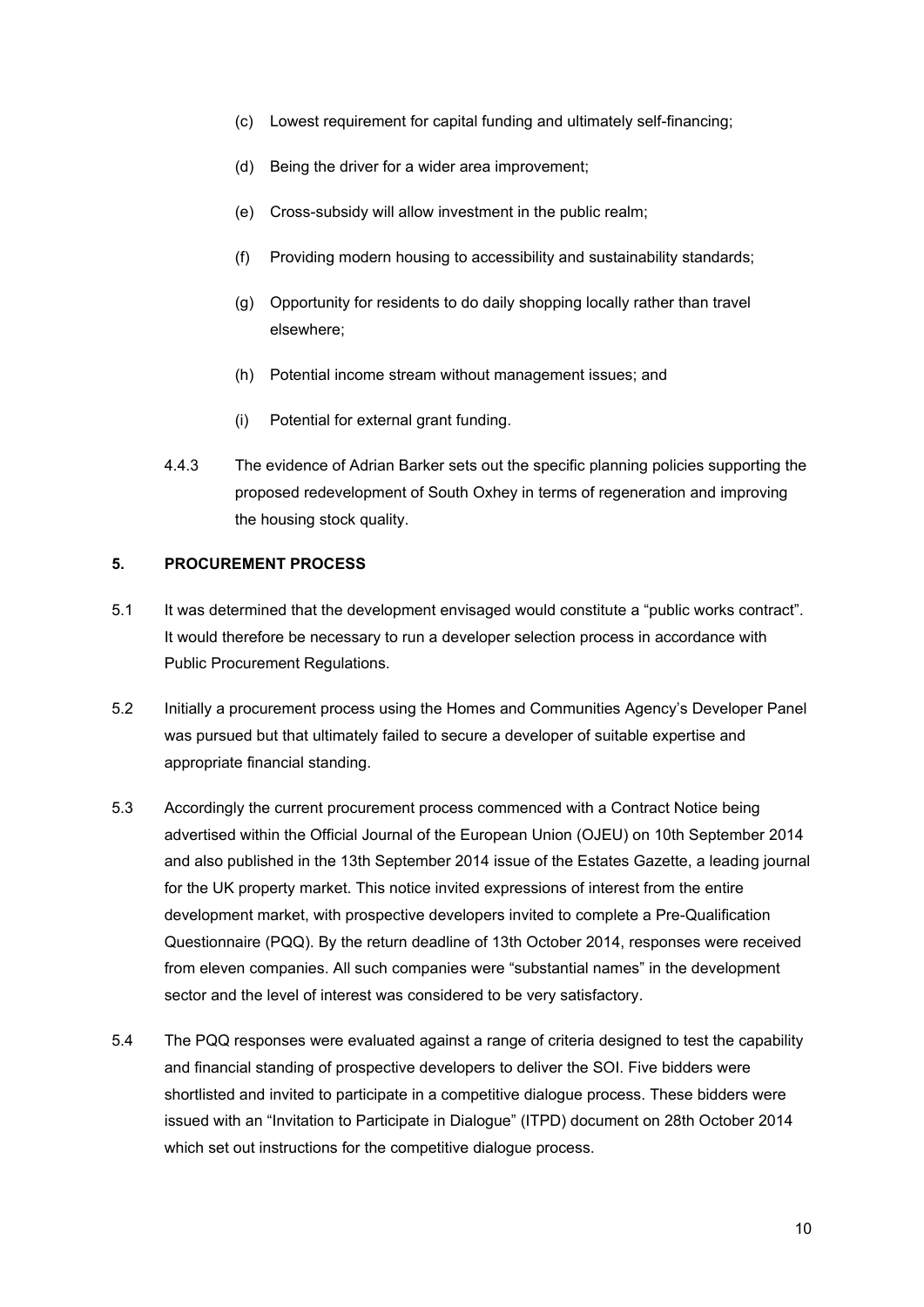- 5.5 The first stage of the ITPD process involved the preparation of "Outline Solutions" which had two principle purposes. Firstly this allowed bidders to test a range of their initial development ideas with the Council, who for themselves were able to refine their requirements. Following a period of structured dialogue meetings, four bidders (one having previously withdrawn from the process) submitted their Outline Solutions on the 19<sup>th</sup> December 2014.
- 5.6 Then (secondly) the evaluation of those submissions resulted in the shortlist being reduced to three parties who were invited to enter into another round of dialogue with instructions to develop detailed proposals. During this stage further meetings were held with each of the bidders on specific topic areas and appropriate external advisors attended relevant sessions. Each of the bidders was required to engage with the Council's planning officers, Hertfordshire CC officers (in its capacity as Highways Authority) and the Homes & Communities Agency. Towards the end of this stage one of the remaining shortlisted bidders advised that they were withdrawing from the process.
- 5.7 Dialogue was closed on 20<sup>th</sup> March 2015 and two final tenders were received on  $27<sup>th</sup>$  March 2015.

## <span id="page-10-0"></span>**6. SELECTION OF PREFERRED DEVELOPER AND THE DEVELOPMENT AGREEMENT**

## 6.1 **The Tender Process**

- 6.1.1 The final tender submissions from Countryside Properties (UK) Ltd (CP) and United House Developments (UH) were the subject of detailed evaluation and clarification over wide ranging topic areas. For reasons of commercial confidentiality, the following section relates only to a summary of the ultimate winning bid presented by CP.
- 6.1.2 CP were proposed as the lead bidder and their ultimate UK parent company were offered as guarantor. CP would be the residential and commercial developer and the main design and build contractor with responsibility for marketing and sales. The Home Group (HG), a Registered Provider, was part of that bid and they would be responsible for the management of the affordable housing component of the development.
- 6.1.3 The design submitted by CP would create an integrated community, with a commercially strong retail offering at its heart. The proposal included all three Satellite sites and the Core Site. It comprised some 507 residential units, 96 of which would be for affordable rent, and approximately 40,000 sq. ft. of commercial provision plus an estimated 12,000 sq. ft. at Station Approach. The planning strategy proposed by CP was that of a single hybrid planning application for the entire development with certain phases in outline and to be the subject of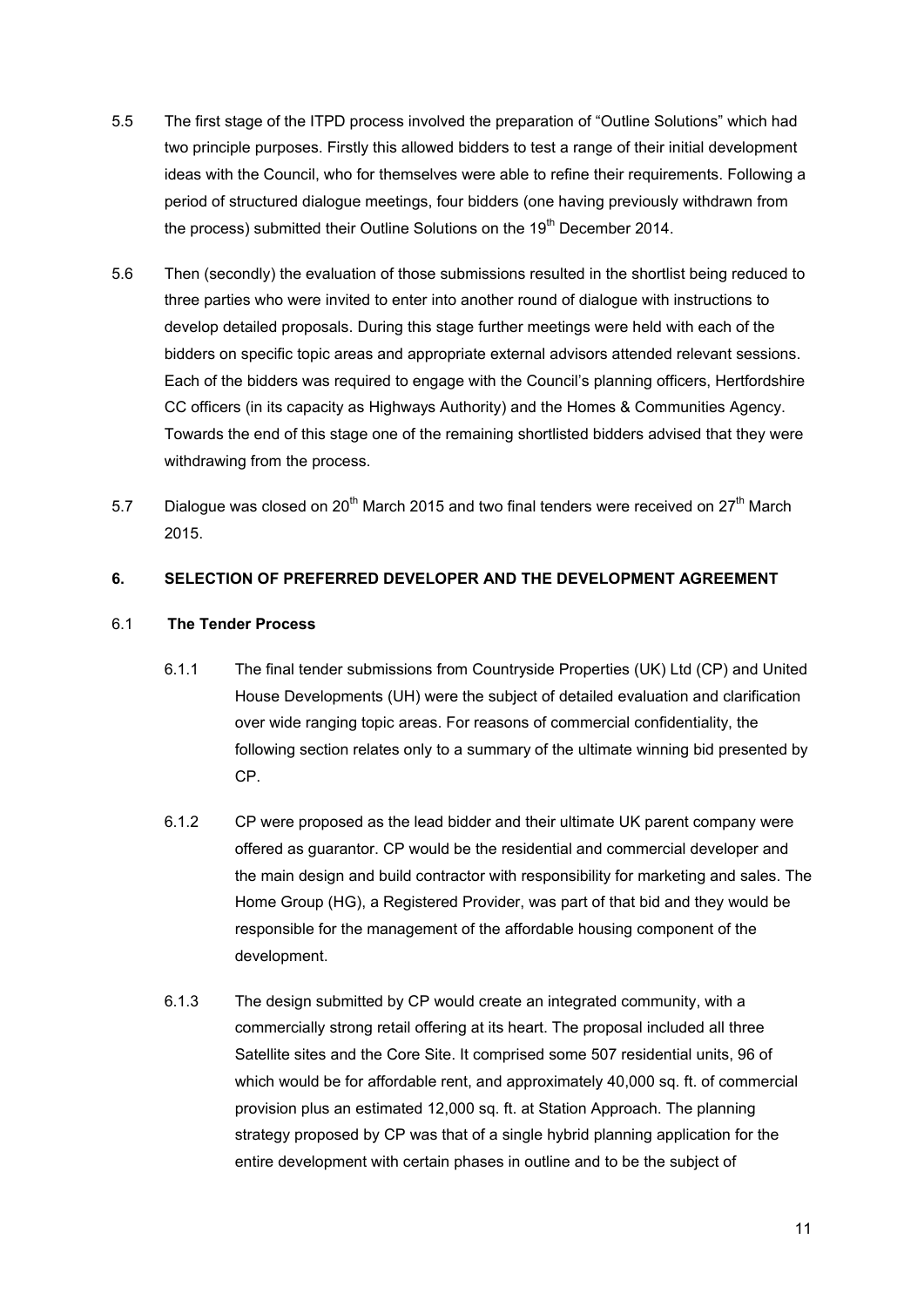subsequent reserved matters applications. The suggested timetable for achieving the necessary consents was realistic.

- 6.1.4 The retail strategy proposed by CP was informed by their advisor's independent market research and was based on realistic financial parameters. As well as provision of smaller units to accommodate the re-location of some of the existing traders, a mid-sized food retail store was promoted to address the current lack of provision in this regard and provide a "footfall draw" for the other retail outlets.
- 6.1.5 CP submitted a tenant decant strategy which identified its approach for an early development of the Satellite Sites and also outlined the basis upon which the Home Group would provide support to existing residential tenants within the scheme boundary.
- 6.1.6 It was proposed that the Satellite Sites would be developed generally in advance of the main Core Site and that CP were also interested in commencing development off Henbury Way in advance of a CPO being confirmed. CP proposed that they and HG would be able to adopt measures, found to work well from their experience in other schemes, for the support of residents affected by the development. Detailed proposals as regards Estate Management both during the construction stage and post development completion were included in their bid.
- 6.1.7 The CP financial offer comprised staged fixed capital payments to the Council linked to milestone events and also a revenue stream to the Council derived from residential ground rents. CP also offered planning overage and profit overage mechanisms.
- 6.1.8 CP submitted an indicative project programme showing timescale assumptions for all aspects of the development including procurement, planning, build periods and sales activity. In overall terms it was indicated that the programme would be concluded by the end of 2022.
- 6.1.9 The procurement culminated in an evaluation process that had both qualitative and financial measures. The Council was assisted in the evaluation stage by Levitt Bernstein Architects, Terence O'Rourke Planners, Clarke Willmott Solicitors and Deloitte Real Estate in their respective specialist areas.
- 6.1.10 The outcome of the evaluation process was concluded at a moderation meeting on  $29<sup>th</sup>$  April 2015 and on the basis of the evaluation and the fact that they have a proven track record of delivering regeneration schemes of a similar scale as that envisaged for the SOI, Countryside Properties with Home Group would be put forward as the Council's preferred bidder. Evidence of the Developer's extensive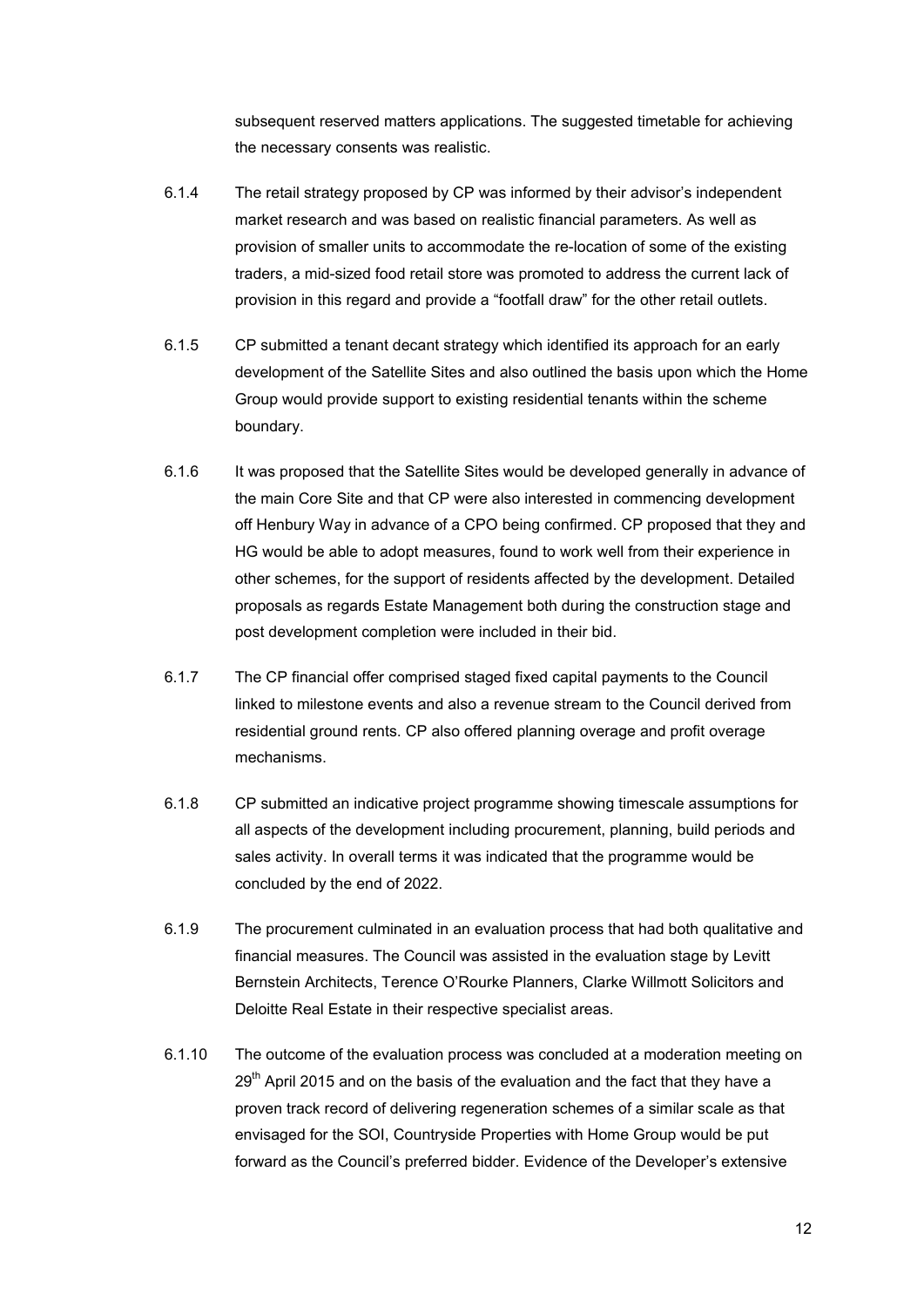experience in successfully delivering regeneration schemes is set out in section 4 of the evidence of Mike Woolliscroft.

#### 6.2 **Selection of the Preferred Bidder**

The recommendation that CP and HG be selected as the Council's preferred bidder was agreed at an Extraordinary meeting of the Council's Policy & Resources Committee on 20<sup>th</sup> May 2015.

## 6.3 **The Development Agreement**

- 6.3.1 The Policy & Resources Committee on 21<sup>st</sup> July 2015 considered various options as to the definitive boundary of the development. It agreed the recommendation that Station Approach and the Ox Pub sites are included from an urban design and place making perspective but that the William Morris and Kingdom Hall sites would be excluded as they constituted planning and CPO risks.
- 6.3.2 As part of the final due diligence before entering into the Development Agreement, further work was done on the detail of the Council delivering vacant possession of the site in accordance with the development programme, the issues surrounding the need for a CPO and pre-planning application discussions to refine the proposal in advance of an application. The Council had already secured an allocation of affordable housing grant from the Homes & Communities Agency for part of the scheme and the arrangements to transfer that allocation to the Home Group had to be agreed. These various matters took place during the middle of 2015.
- 6.3.3 The Council's Policy & Resources committee on the 13<sup>th</sup> October 2015 considered the position regarding the provision of affordable housing in the CP scheme. The proposed re-provision of 96no. social rented homes was in accordance with instructions in the procurement process and assisted with the overall delivery of the project at "no nett cost" to the Council, bearing in mind its responsibility to secure vacant possession of the entire site at its own cost. The committee agreed with the recommendation that it would not require more affordable housing to be provided in the CP scheme as it stood, but that provision should be made in the Development Agreement for the Council to acquire more units for those purposes should the project finances so allow.
- 6.3.4 The terms of the Development Agreement were approved for exchange between the parties at the Council's Policy & Resources committee and then Full Council on 2<sup>nd</sup> November 2015. The parties' exchanged signed copies and completed the agreement on the 18th December 2015.
- 6.3.5 The Development Agreement contains the following key provisions:-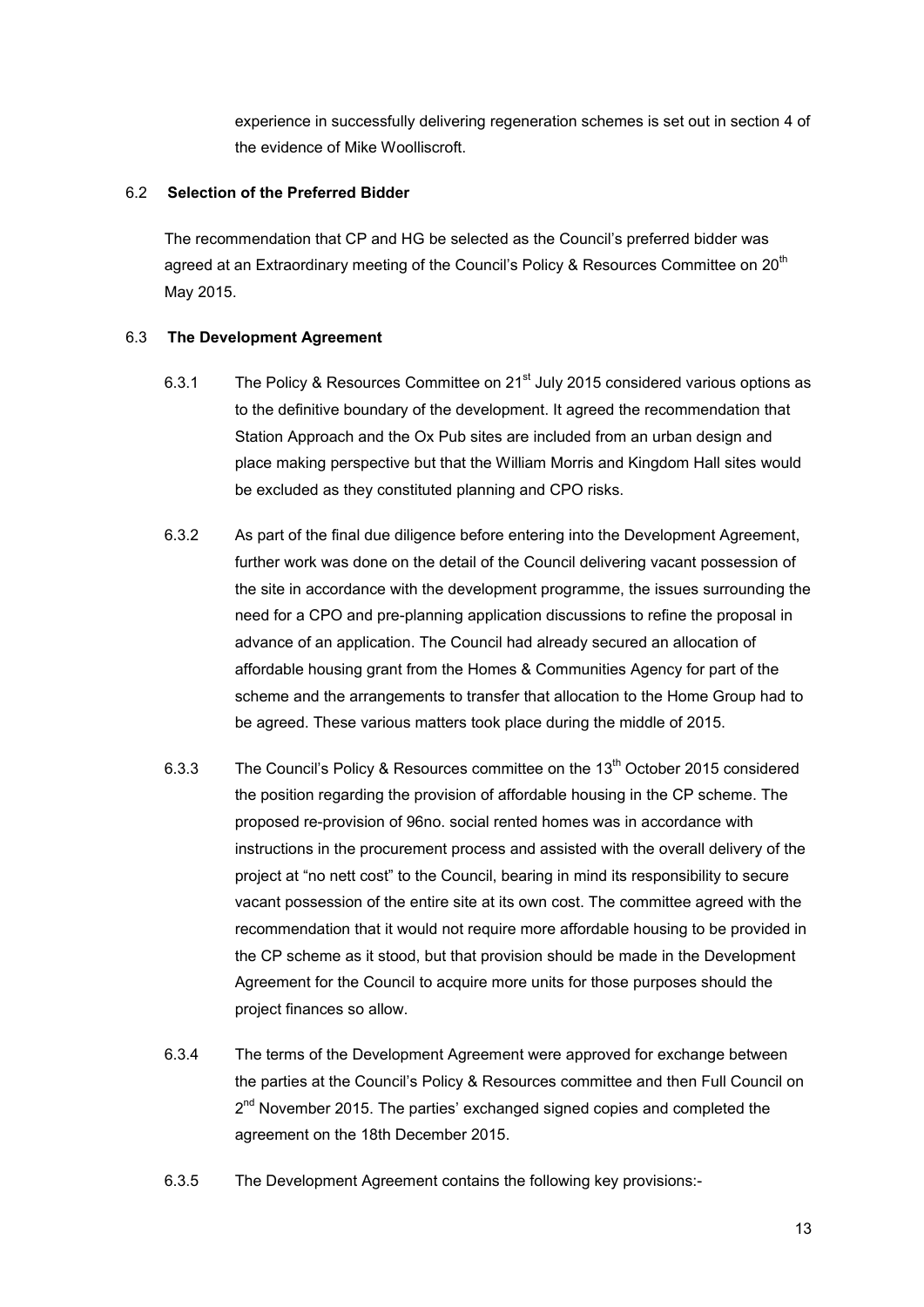- (a) Countryside Properties (UK) Limited (Countryside) takes on the principal role of the developer for the entire project, with its obligations guaranteed by Copthorn Holdings Limited, the current holding company of the Countryside **Group**
- (b) Countryside is carrying out the development jointly with Home Group Development Limited (HGDL) on a 50/50 basis. HGDL is providing 50% of the funding for the private development and will benefit from 50% of the profit from the private development. Home Group Limited (the Registered Provider) will fund and take over all the affordable/social rented units on the scheme.
- (c) The development encompasses a high quality regeneration of the core site. The initial part of the development will comprise the construction of 48 social rented units with 8 private housing units to be delivered on three "satellite sites" at Hayling Road, Hallowes Crescent and Maylands Road. The remaining social rented units (a further 48 are to be provided) and the balance of the private housing, food store and retail will be carried out on the core development site in phases and in accordance with certain key requirements relating to the types of housing which are set out in the development agreement. The development of the first 48 social rented homes will be built on the Hallowes Crescent and Maylands Road satellite sites and must be practically complete by March 2018 to secure the HCA grant funding of £2,830,000.
- (d) The parties have agreed that the Council will have the right to request Countryside to convert private housing units in one or more of three blocks in the final phase to affordable housing units, subject to an adjustment in the land price the Council receives to reflect this.
- (e) The satellite sites will be developed first (with all conditions having now been satisfied for the drawdown of the leases in respect of these three sites), together with Phase 1A (currently comprising the garages and surface car park adjacent to Henbury Way) and thereafter Phase 1B (currently Station Approach). Phase 1B may be drawn down and built out in sub phases, subject to the availability of vacant possession of the existing properties.
- (f) In order to enable the development of Phase 1A, it will be necessary to provide a temporary car park for local businesses and the public to use until permanent replacement car parking has been delivered as a later phase of the scheme. An undeveloped site on Henbury Way has been identified for a temporary car park. The Development Agreement provides for Countryside to enter this land under licence to lay out a temporary car park, which the Council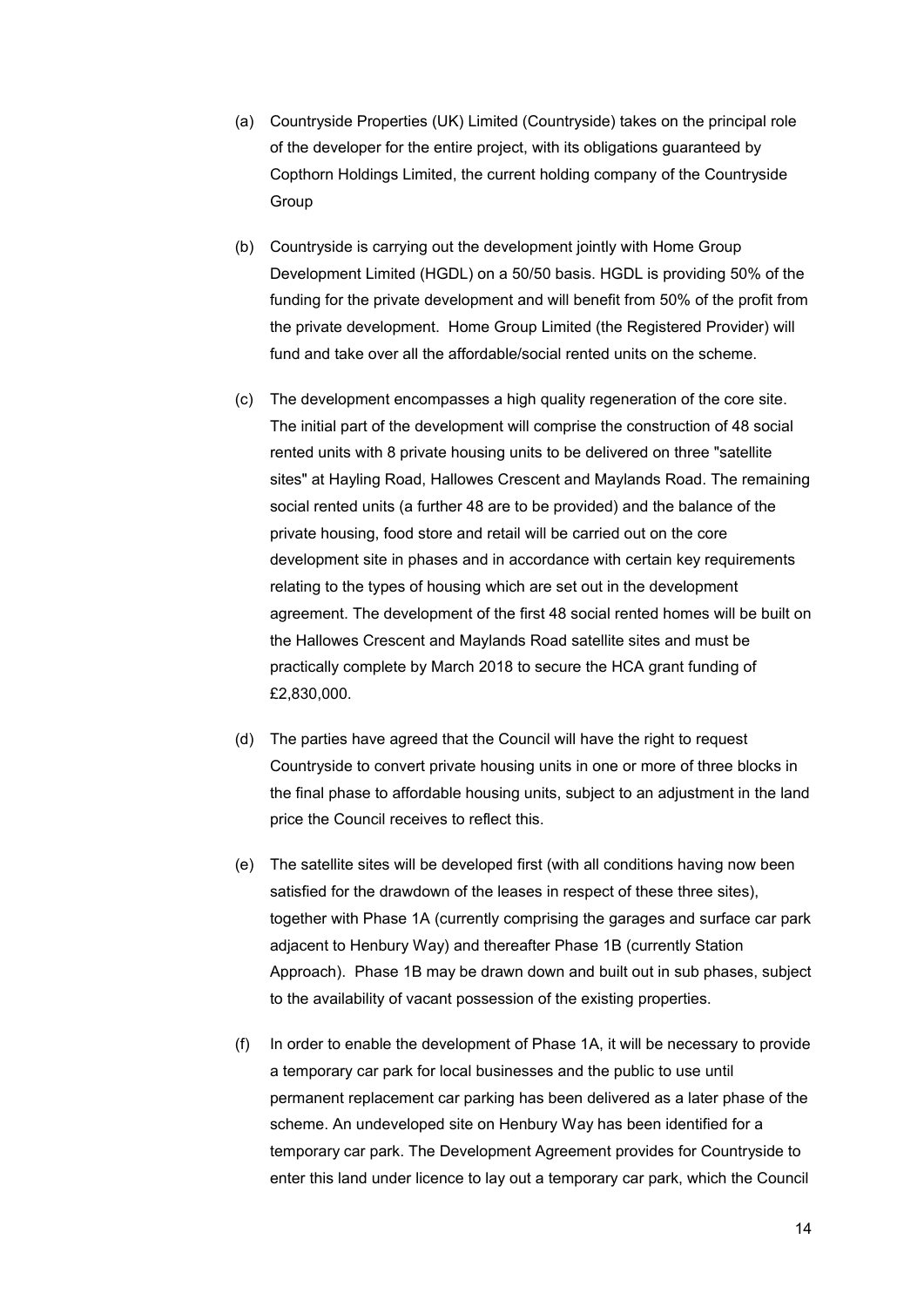will have responsibility for management. Following completion of the permanent public car parking in the scheme, Countryside will be required to reinstate the Henbury Way site as a reshaped area of public open space.

- (g) The Council's and Countryside's obligation to enter into a lease of a phase (and for Countryside to then pay for the phase and carry out the building works) is subject to the various lease drawdown conditions first being satisfied (largely related to obtaining approval of reserved matters and road closure orders) before various end dates.
- (h) Countryside will make phased payments over the course of the development.
- (i) In addition to the price payable for land there is also a mechanism for Countryside to pay the Council an overage which is a proportion of its gross private proceeds of sale, after exceeding a threshold (subject to increase in line with increases to the BCIS Index from the date of the Agreement to the date of payment and an adjustment for sales incentives).
- (j) The form of the lease also imposes an obligation on Countryside (as tenant) to pay ground rent throughout the Lease term over the entire development. When fully occupied, this generates revenue to the Council of about £115,000 per annum. The ground rent is subject to review in line with the retail price index every 10 years.
- (k) Other than in respect of Phases 1A and 1B, none of the leases on the core development site can be drawn down until the re-provision on the satellite sites of no fewer than 48 social rented units has been practically completed.

#### <span id="page-14-0"></span>**7. MAKING THE CPO AND APPROPRIATION OF LAND FOR PLANNING PURPOSES**

7.1 Graeme Lawes evidence summarises the steps taken to make the CPO. The Council has complied with its public sector equality duty when making the CPO. The Council's Community Partnerships Unit carried out a "Form A" Relevance Test in accordance with the Council's Equality Policy. In summary, this concluded that no protected groups were likely to be negatively affected by the CPO and the Scheme so that a Second Stage Assessment was not required. A record of the decision is found at CD 6.11.

#### 7.2 **Appropriation**

7.2.1 As already referred to in paragraph 3.1, all of the interests in the Order Land which are not already in third party ownership are owned freehold by the Acquiring Authority. The Council undertook a review of the basis in which all of this land is held to understand the purposes of the ownership. A review concluded that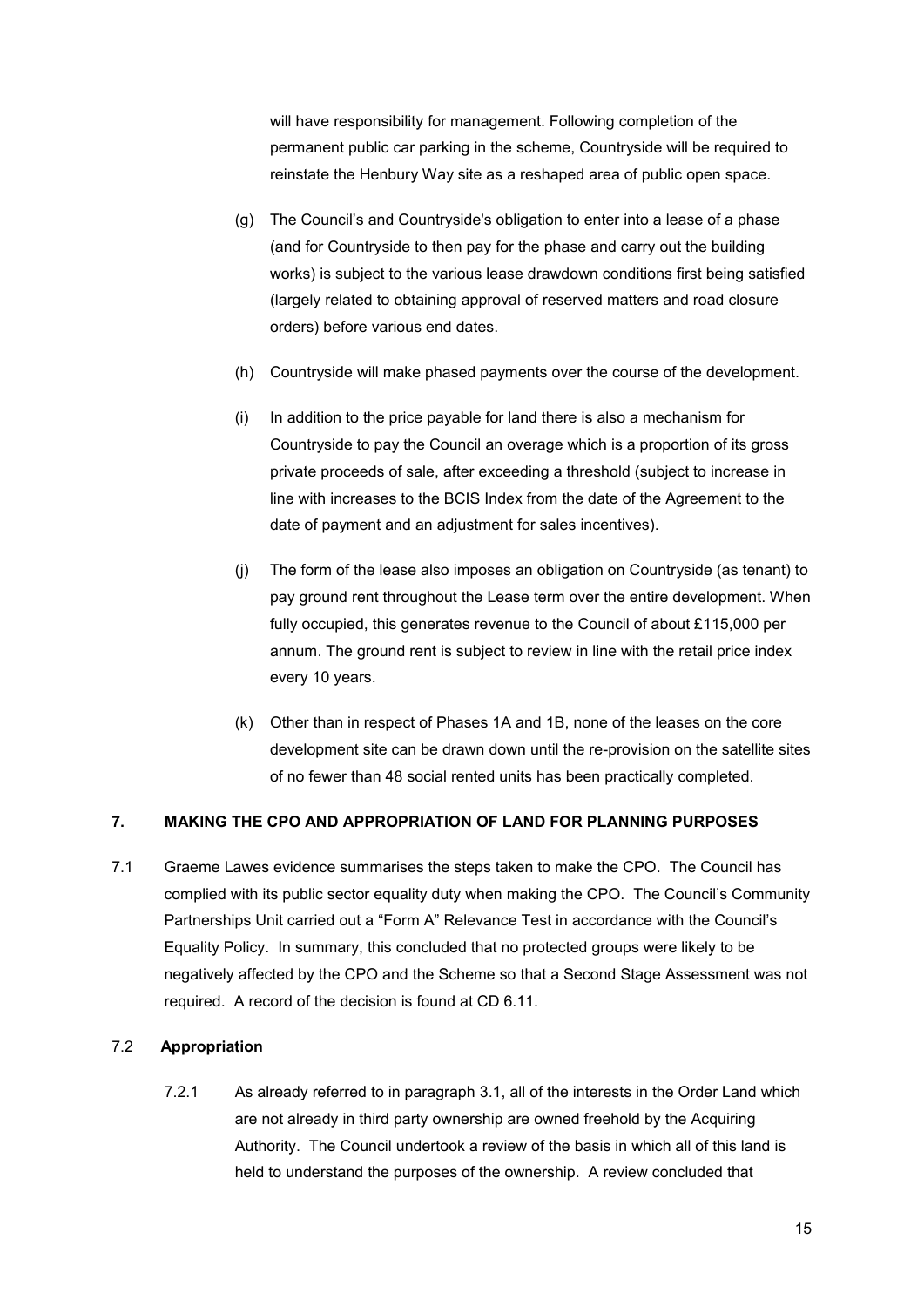although the Acquiring Authority's interests have been acquired and appropriated for various planning purposes in the past it was prudent to appropriate the land again for planning purposes in accordance with the regeneration scheme now proposed.

- 7.2.2 On 21st March 2016 the Council resolved to appropriate interests within its freehold ownership and as listed in the Order for planning purposes to ensure that all the interests held by the Acquiring Authority are held for the redevelopment purposes now proposed.
- 7.2.3 I understand that a local authority can appropriate land for any purpose for which it is authorised to acquire land by agreement. The appropriation process is set out in the 1972 Act Section 122(1) which provides:

"Subject to the following provisions of this section, a principal Council may appropriate for any purpose for which the Council are authorised by this or any other enactment to acquire land by agreement any land which belongs to the Council and is no longer required for the purpose for which it is held immediately before the appropriation; but the appropriation of land by an Council by virtue of this sub-section shall be subject to the rights of other persons in, over or in respect of the land concerned."

- 7.2.4 Whilst the Acquiring Authority currently holds the land for various purposes including planning purposes, it is clearly required for regeneration. The Acquiring Authority resolved that all the land within the Order Land should be appropriated for planning purposes prior to its disposal to Countryside.
- 7.2.5 In addition to the land within the Order Land being appropriated for planning purposes the Council also resolved to appropriate the land within the Satellite Sites for planning purposes. The Council followed the statutory process which applies in connection with the elements of the Satellite Sites which is also held as public open space by first advertising its intention to appropriate. The Council also advertised its proposal to also dispose of the land to Countryside.

#### 7.3 **Effect of Appropriation and CPO on third party rights**

7.3.1 The appropriation process is a statutory power which can deal with private rights of way and other easements over the Order Land. On any compulsory acquisition the Acquiring Authority can use section 236 of the 1990 Act to extinguish private rights of way across the Order Land. For all other easements and where any land is acquired by agreement the Acquiring Authority is able to rely upon the provisions of Section 237 of the 1990 Act if land has been appropriated for planning purposes.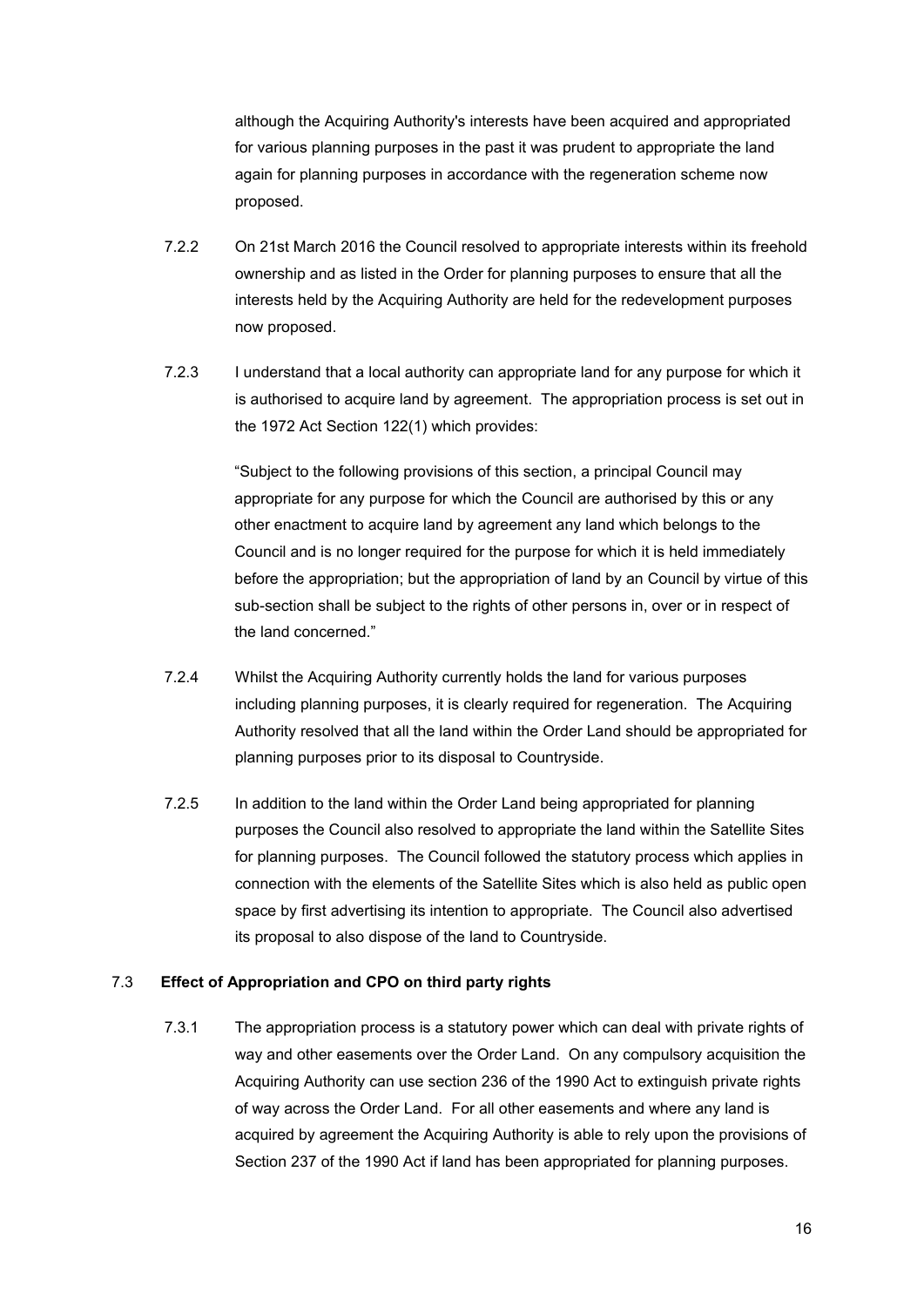- 7.3.2 The Acquiring Authority has this statutory power to override easements, rights of way and restrictive covenants affecting land. Section 237 authorises the overriding of any private rights (such as restrictive covenants and including rights of light) affecting the use of land which is held for planning purposes where development is carried out in accordance with planning permission. The power extends not only to development by the local planning authority itself but also to any person deriving title from it. That being so, statutory undertakers are exempt from the provisions of Section 237 such that their rights cannot be overridden. Where the Council does not need to exercise CPO powers for any interest within the Order Land – such as the garage sites then the appropriation of that land means that third party rights in that land can still be overridden.
- 7.3.3 The ability to interfere with these rights is important in the context of enabling the development to proceed. Whilst the power exists to override such rights it does not prevent such rights being compensated. Section 237(4) of the 1990 Act provides that compensation will be payable to those parties whose interests have been affected by the appropriation. The justification for proceeding with any appropriation was set out in the Council's reports of 21 March 2016, given the need for comprehensive redevelopment within the relevant plots.
- 7.3.4 Whilst not forming part of the Order Land the Council can also override third party rights which affect the Satellite Sites having undertaken the appropriation process for those parcels as set out above.

## <span id="page-16-0"></span>**8. PROJECT FUNDING AND DELIVERY**

- 8.1 The commerciality of the Development Agreement between the Council and the Developers is predicated upon a risk sharing approach whereby the Council take responsibility for funding the acquisition and delivering vacant possession of the site and the developers are tasked with maximising value from the scheme and paying an income made up from phased fixed capital receipts, ground rent and potentially an overage for the land to be transferred. The price offered by CP is competitive in that it is in excess of the under bidder and based upon suitable assumptions from the Council's perspective.
- 8.2 The Council's Executive Committee (now the Policy & Resources Committee) agreed in 2011 that it would provide budgetary support for the establishment of the SOI project and ultimately made a budget of £2.1m available over time to facilitate the process. To date some £1.8m of that provision has been expended to bring the project to its current status.
- 8.3 The Council's Policy & Resources committees on 7th December 2015 and 25th January 2016 considered reports on the financing of the SOI project. Additional to the "facilitating" monies referred to above, it was agreed that the expenditure of further monies necessary to fund the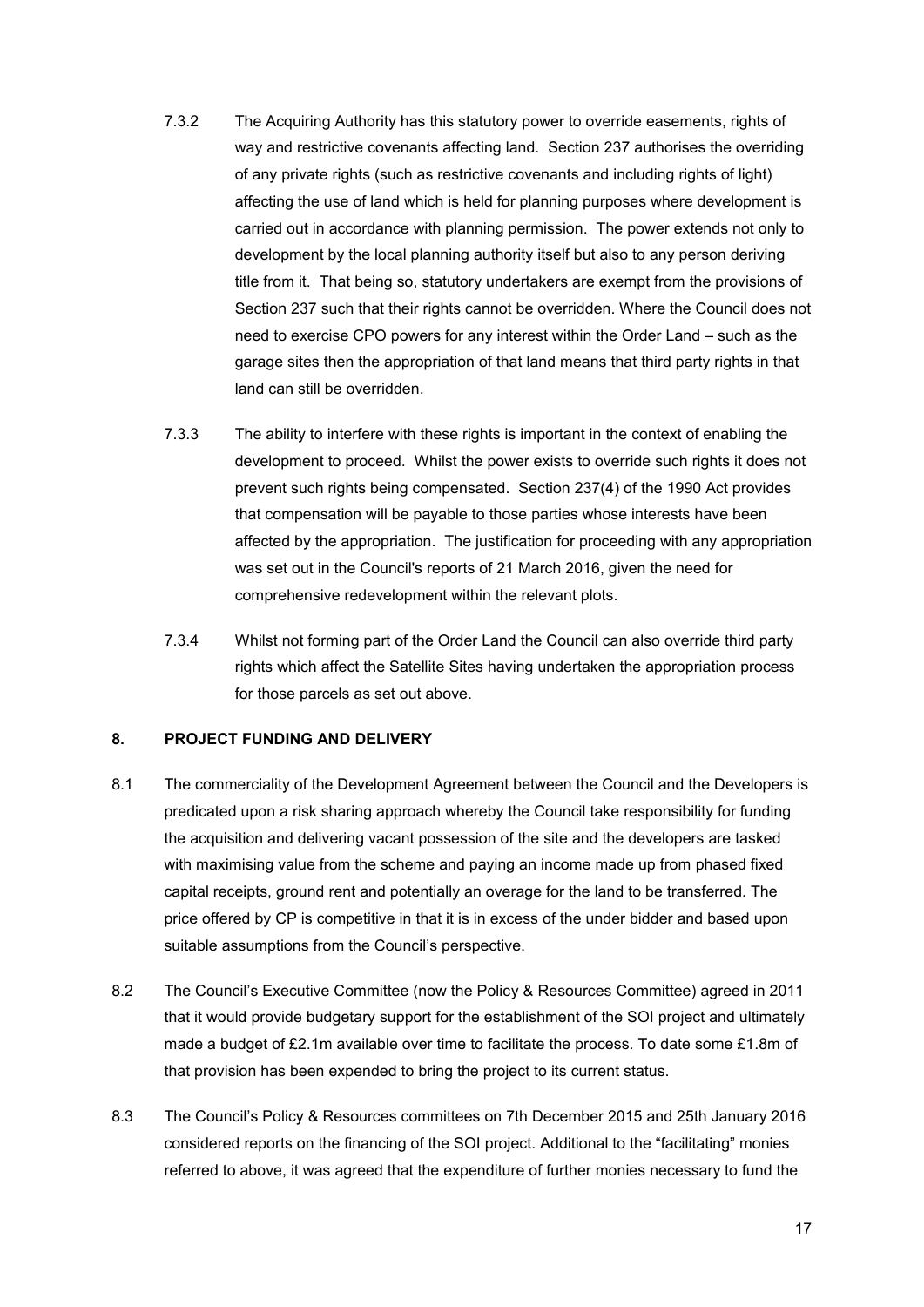CPO process, and the total costs of land acquisition was duly authorised. Those costs were based on professional advice.

- 8.4 The December meeting also considered the Council's estimated costs, as referred to at section 8.3, and matched them against the income, arising from the land value that CP would ultimately be paying for the leasehold interests. The (positive) difference between income and cost provides for a residual land value (RLV), which accrues to the Council. That RLV has to be sufficient, taken as an investment, to replace the existing rental streams the Council is giving up. On that basis there is effectively "no nett cost" to the Council for their participation in the project. Independent advice was also received from Deloitte Real Estate confirming that the Council in following the procurement as adopted would be receiving "best consideration" for its land.
- 8.5 The January meeting considered various ways in which the required project funding could be best provided, including the availability and likely cost of money from external sources, such as the Public Works Loans Board. It was ultimately agreed that the project would be best funded through the use of the Council's own cash investments and reserves. The Council has sufficient funds to meet these costs while discharging its other functions.
- 8.6 The Developer's funding arrangements were considered as part of the evaluation process and are set out in section 7 of Mike Woolliscroft's evidence.

#### <span id="page-17-0"></span>**9. THE BENEFITS OF THE SCHEME**

- 9.1 The proposed redevelopment will improve the quality of life of those living and working in the South Oxhey area. The Scheme will renew the economic vitality of South Oxhey by replacing a dated retail centre, containing many of the typical high street retail problems, with a new vibrant district centre.
- 9.2 Recent economic development studies have highlighted the low level of economic activity in South Oxhey compared to its potential. For example 86% or about £22m of its potential convenience retail spend is expended outside of the area. When complete the new retail centre will be more concentrated to focus footfall for businesses, enhancing their viability and sustainability. The new facilities will contain an anchor foodstore and will be more physically attractive and varied to win back shoppers being lost to other centres.
- 9.3 By halting the degeneration of the current shopping centre the scheme aims to safeguard local employment in retail and related uses. In addition, during construction a significant number of construction jobs will be created. The Council's appointed development partners Countryside and Home Group will be able to facilitate training and apprenticeship opportunities for local people, as well as focussing on local labour sources.
- 9.4 The Scheme will contribute to the social well-being of South Oxhey by creating high quality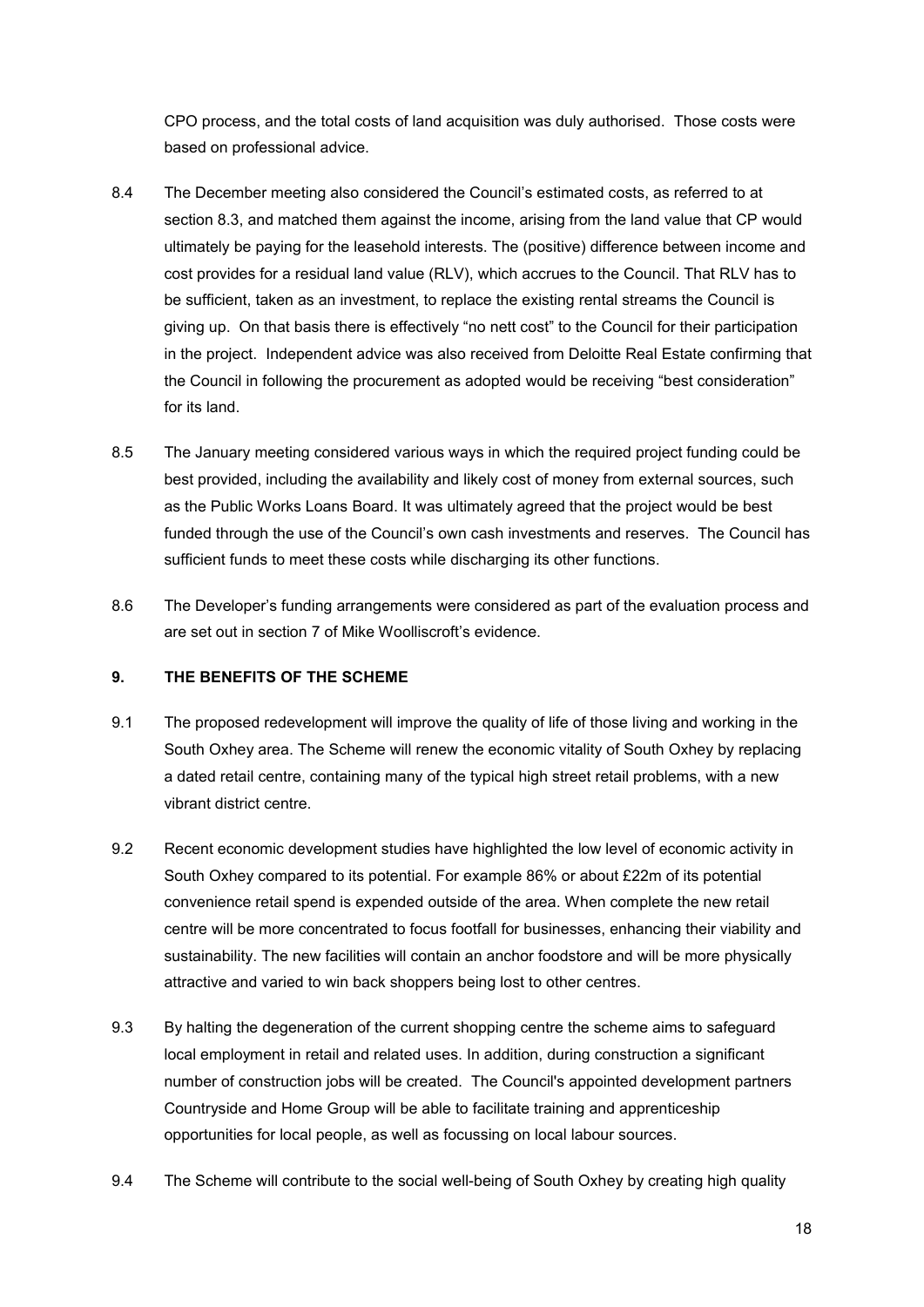public spaces, such as Market Square, that are attractive and welcoming and encourage a sense of community. It will also provide a significant number of new homes built to modern standards that will benefit residents in terms of accessibility, energy efficiency and choice of tenure from private sale to social rent. Importantly the scheme has been designed to minimise opportunities for crime and anti-social behaviour compared to the current facilities and so will also feel safer.

- 9.5 As well as being more physically attractive, the scheme is designed to enhance environmental well-being by reinforcing the district centre in terms of density to better exploit the sustainable location, particularly the links to Carpenders Park Station, as well as incorporating other environmental benefits such as brown roofs and solar panels.
- 9.6 In addition, the Council has a number of broader strategies which the Scheme will support. These include the Strategic Plan 2016-2019. This has a number of objectives including:
	- 9.6.1 Reducing anti social behaviour;
	- 9.6.2 Ensuring the safety of people across the district;
	- 9.6.3 Improving access to recreational and leisure activities for adults;
	- 9.6.4 Reducing health inequalities;
	- 9.6.5 Working with the community and voluntary sector to meet the needs of the local community;
	- 9.6.6 Encouraging business and championing the local economy;
	- 9.6.7 Improving or facilitating access to housing.
- 9.7 The Scheme will contribute towards these.

#### <span id="page-18-0"></span>**10. OTHER INITIATIVES IN SOUTH OXHEY**

10.1 The Council is participating, to varying degrees, in three other initiatives which build on the outworking of the SO Initiative. These are variously referred to as the SO Leisure Centre (known as The Centre), the Health Hub and the development of properties on Oxhey Drive. These initiatives will enhance the benefits which the Scheme will realise.

#### 10.2 **The Centre**

10.2.1 Alongside the provision of the new district centre and housing, the Council is about to improve the current leisure and sports facilities in South Oxhey.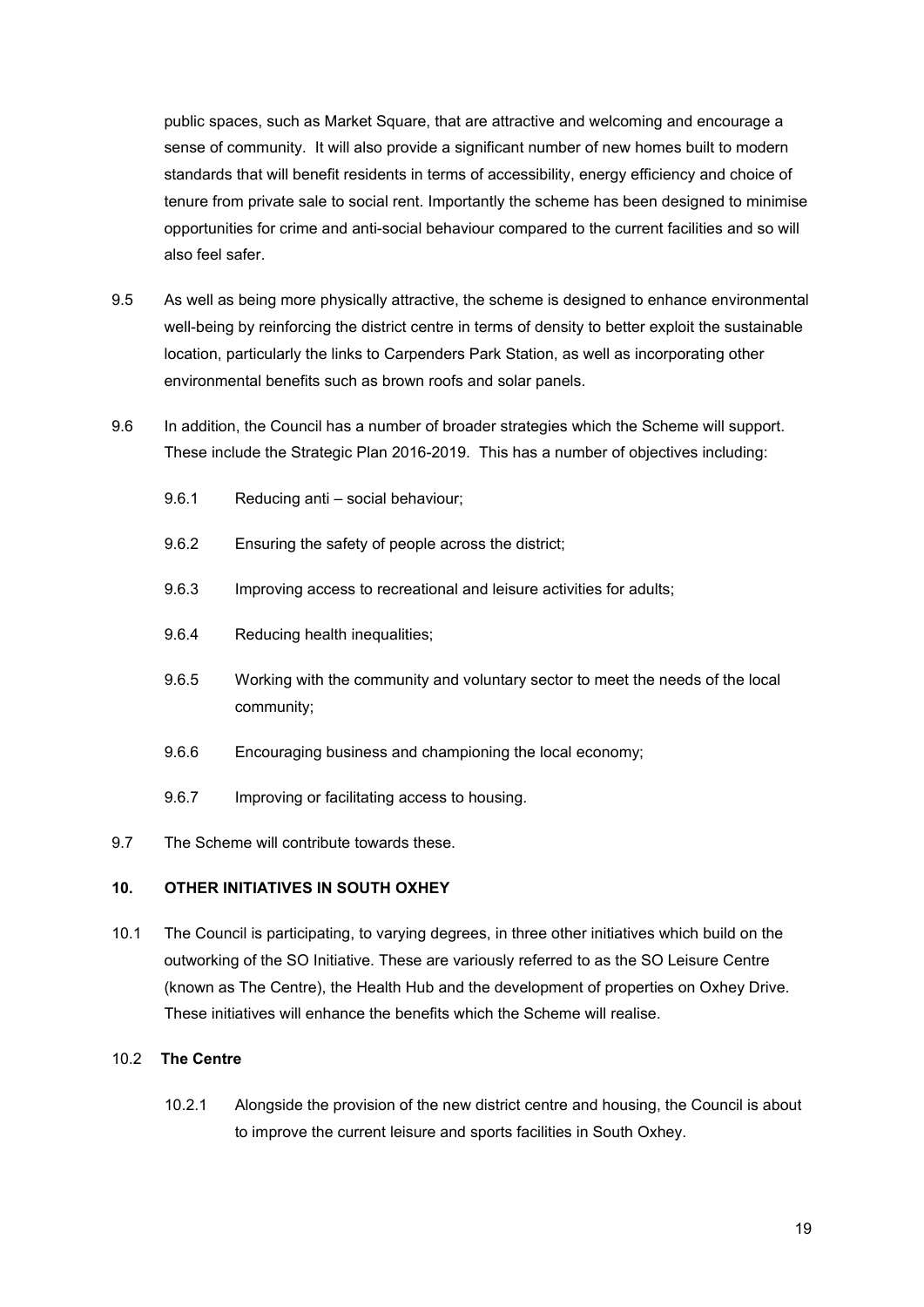- 10.2.2 It is currently procuring a new leisure operator and it is intended that they will extend and improve the current sports centre, "The Centre", adding a swimming pool. The procurement exercise is underway and will be complete in May 2017 and it is expected that the new facilities will be available to residents in South Oxhey in 2020.
- 10.2.3 It is expected that this will have a significant impact on the health and well-being of local residents but also contribute to crime reduction and ASB in terms of the additional activities available for younger people.

#### 10.3 **The Health Hub**

In addition the Council is working with Hertfordshire County Council and NHS Property on feasibility studies to provide a new Health Hub in South Oxhey where day care and health services can be co-located in a state of the art facility. Again this will positively impact on the health outcomes for South Oxhey residents, particularly the elderly.

## 10.4 **Oxhey Drive**

Once the main SOI project is complete it is envisaged that several of the existing buildings along the eastern end of Oxhey Drive will become available and capable of redevelopment for uses of benefit to the local community.

## **11. RESPONSE TO THRIVE HOME OBJECTIONS**

<span id="page-19-0"></span>As described at section 3.15 there are three distinct types of residential property within the Order Land, the Thrive Homes social rent units, the properties occupied by residential leaseholders, and the properties that are the subject of commercial tenancies. Accordingly the objections that have been received can also be categorised under the same three headings. The evidence of Graeme Lawes covers the objections received from residential leaseholders and commercial tenants and my statement deals solely with the discussions that have taken place with Thrive Homes and the Council's dialogue with their tenants.

#### 11.1 **The Council's dealings with Thrive Homes**

- 11.1.1 As part of the early master planning stages of this scheme the Council engaged with a number of key stakeholders including Thrive Homes. The Council ran a series of public workshops and events in which Thrive Homes participated. Further details of these are included in the evidence of Adrian Barker.
- 11.1.2 Following the decision by the Council in January 2012 to go ahead with the redevelopment option, the Council appointed Deloitte Real Estate as advisors and commenced an intensive round of monthly meetings with Thrive Homes, at senior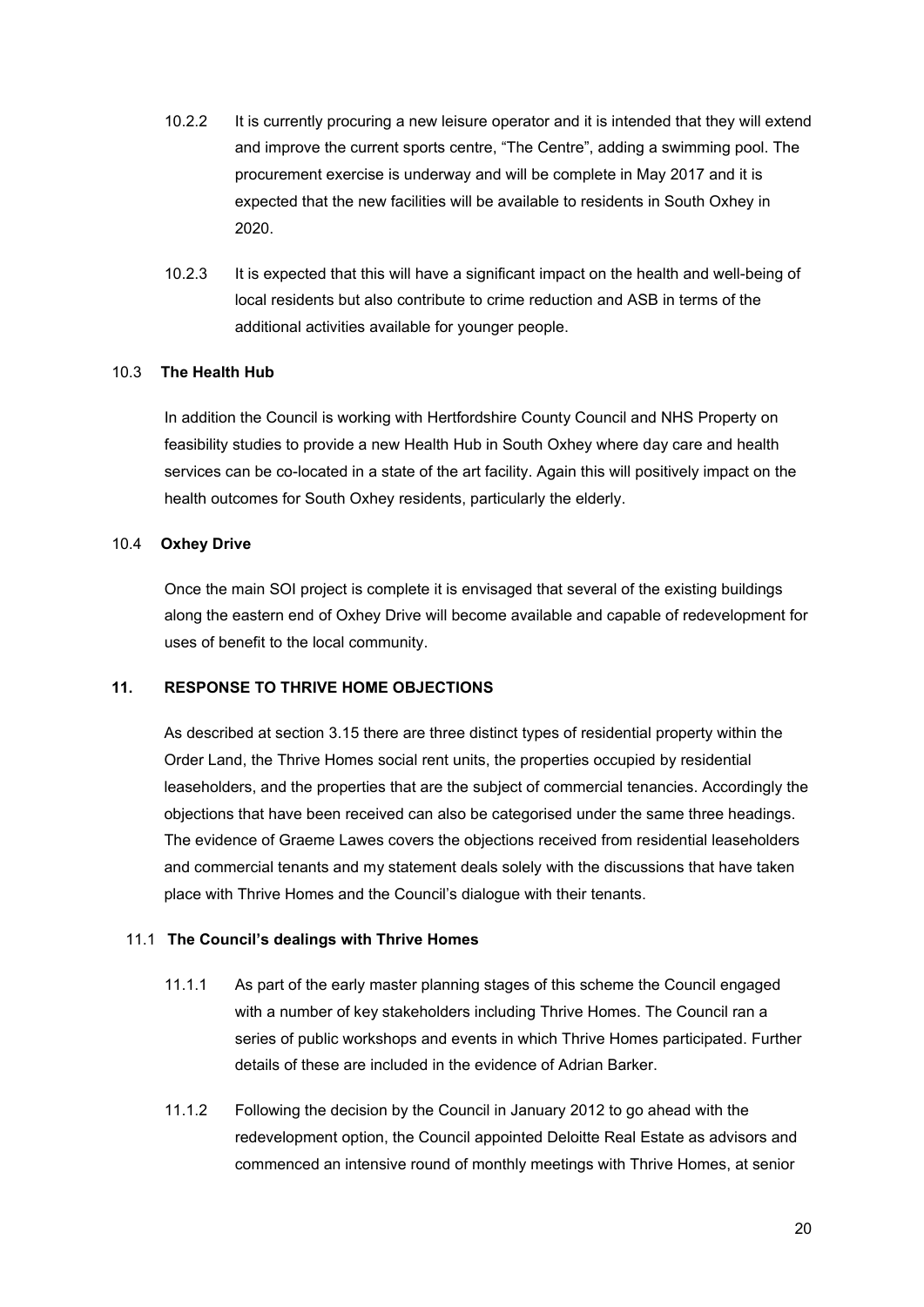level, exchanging ideas for the redevelopment of the stock and discussing arrangements to accommodate the existing tenants. The parties were however unable to reach final terms in the timetable allowed before the launch of the developer procurement exercise in October 2012.

- 11.1.3 As part of that procurement exercise Thrive Homes presented as a bidder in a consortium with Bougyes Construction and therefore direct negotiations were suspended for the duration of the exercise.
- 11.1.4 In June 2014 further talks were held with Thrive Homes regarding their aspirations on value and the Council's intention to launch a fresh developer procurement exercise as referred to at section 5.3.
- 11.1.5 During this round, launched in September 2014, Thrive Homes again chose to join one particular bidding team and it was therefore considered inappropriate to continue to discuss commercial matters during the procurement process.
- 11.1.6 However in November 2015, once the development agreement was finalised with the appointed developer, meetings resumed. One of the joint developers, Home Group, was a Registered Provider (RP) and it was prepared to buy out Thrive Homes property interests at an early stage. As a result a period of time was set aside for direct negotiations between Home Group and Thrive Homes with no involvement from TRDC. An early RP to RP transfer of stock was thought to be the best option in terms of continuity for tenants.
- 11.1.7 During this time the Council was also in contact with Thrive Homes officers to check that they felt progress was being made, that they were content with this arrangement and to offer direct meetings with the Council if they were not. There were a number of email exchanges and correspondence between the Council and Thrive Homes during January, February and March 2016. Since then negotiations with Thrive have been ongoing.

#### 11.2 **Thrive's Tenants and their Relocation**

- 11.2.1 As part of the early master planning stages of this scheme the Council engaged with residents in the affected area. Thrive tenants were consulted through a series of public workshops and events in 2011. In addition tenants were invited to attend workshops on possible designs in September 2012 and March 2014. Further details of these are included in the evidence of Adrian Barker.
- 11.2.2 Tenants were kept up to date via the Council's website and bulletins or direct mail during the course of 2014 and once selected Home Group carried out surgeries for Thrive tenants to establish housing need and answer any questions.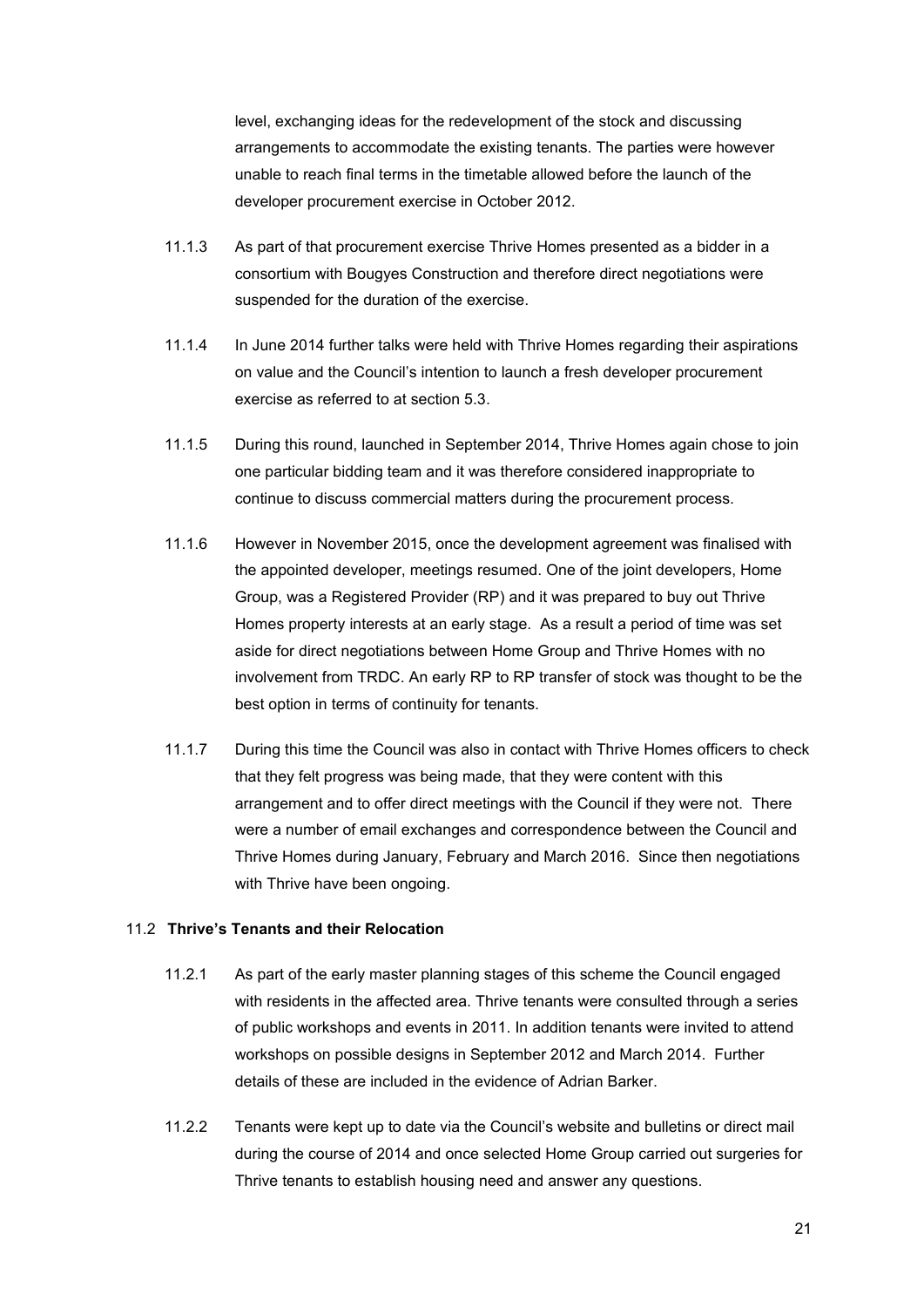- 11.2.3 Once the design had been worked up for planning the Council published its "Guidance for Thrive Tenants" which set out the basic offer for residents and provided contact details. See CD 6.10.
- 11.2.4 More recently Home Group and Countryside have held a further round of surgeries with resident and a "Meet the Team" event in September 2016. A detailed list of tenant contact by Home Group and the Council is provided at CD 6.8. Copies of relevant correspondence are provided at CD 6.9
- 11.2.5 All ninety six Thrive tenants will be provided with appropriate alternative accommodation. To minimise disruption all tenants will only have to move once to their new permanent home.
- 11.2.6 Forty eight social rent homes are being provided on the Satellite Sites for Thrive tenants living in the blocks to the North of St Andrew's Road. These will be ready for those residents to move into early in 2018. This will release the "North Block" for demolition.
- 11.2.7 The mix on the Satellite Sites matches current housing needs of residents in the North Block as established at the time of detailed design and part of the planning application.
- 11.2.8 A further forty eight social rent homes are being provided in blocks D, D1 and N1 as part of Phase 2 of the central site. This will be complete in early 2020 in time for the re-housing of the Thrive Homes tenants currently living to the south of St Andrew's Road. This will then release the "South Block" for demolition.
- 11.2.9 In view of the particular shortage of two bed social rent homes in the area the Council's housing team requested that the mix for the second tranche of 48 replacement homes to be provided on the core site, contain more two bed and fewer three and four bed homes than the mix it is replacing. This is the basis of the agreement with the Developer.
- 11.2.10 All tenants from both phases will be invited to attend an allocations meeting with Home Group about 12 months before their new property is complete. At this point tenants will be able to confirm their acceptance of the new property and housing needs.
- 11.2.11 Although 96 new homes are being provided, if the property being built does not match the housing need of the existing Thrive Homes tenants at the time of moving, within any phase, then those tenants will be prioritised to bid for any available registered provider stock in the district via the Choice Based letting scheme and so will be assured of suitable alternative accommodation.